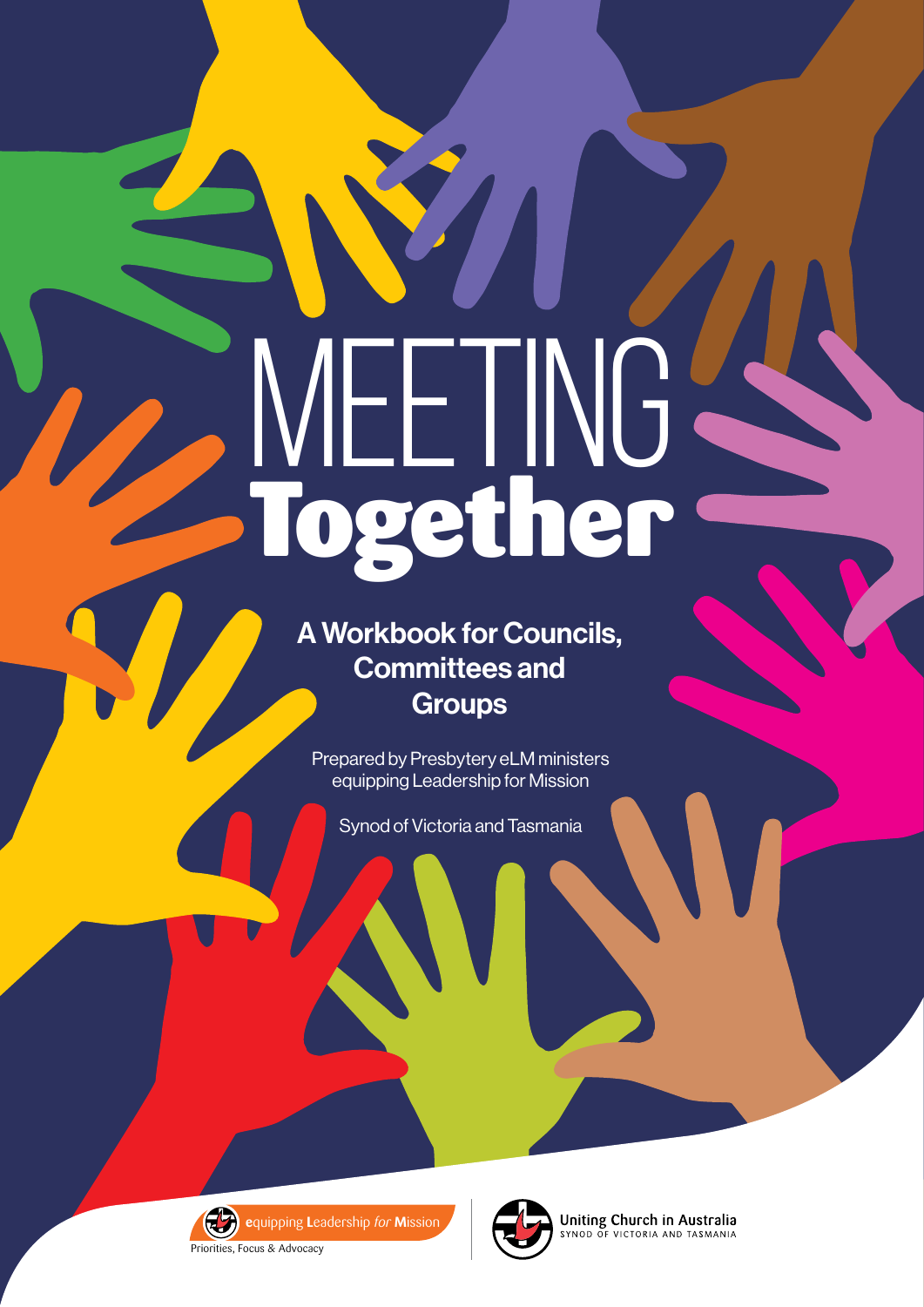## **Index**

| З.  | Introduction                               |
|-----|--------------------------------------------|
| 4.  | How to use this Workbook                   |
| 6.  | Meeting together                           |
| 8.  | New Testament understandings of Church     |
| 9.  | Appropriate behaviour in meetings          |
| 11. | Poor behaviour in meetings                 |
| 12. | Poor behaviours within and across cultures |
| 13. | The role of the church                     |
| 14. | Standards of behaviour                     |
| 15. | Elements of right relationship             |
| 17. | A community seeking to discern the Spirit  |
| 18. | The Chairperson's or Facilitator's role    |
| 19. | Decision-making in the Uniting Church      |
| 20. | A Safe Place                               |
| 21. | Conflicts of interest                      |
| 23. | How do we make vibrant, healthy meetings?  |
| 24. | Community-building Ideas                   |
| 26. | End of meeting                             |
| 27. | Resources                                  |

This workbook may be copied in its entirety or in parts for non-commercial educational use with acknowledgment of the source.

**e**quipping **L**eadership for **M**ission Synod of Victoria and Tasmania [victas.uca.org.au](http://victas.uca.org.au) Copyright 2022





Uniting Church in Australia<br>SYNOD OF VICTORIA AND TASMANIA

MEETING

Together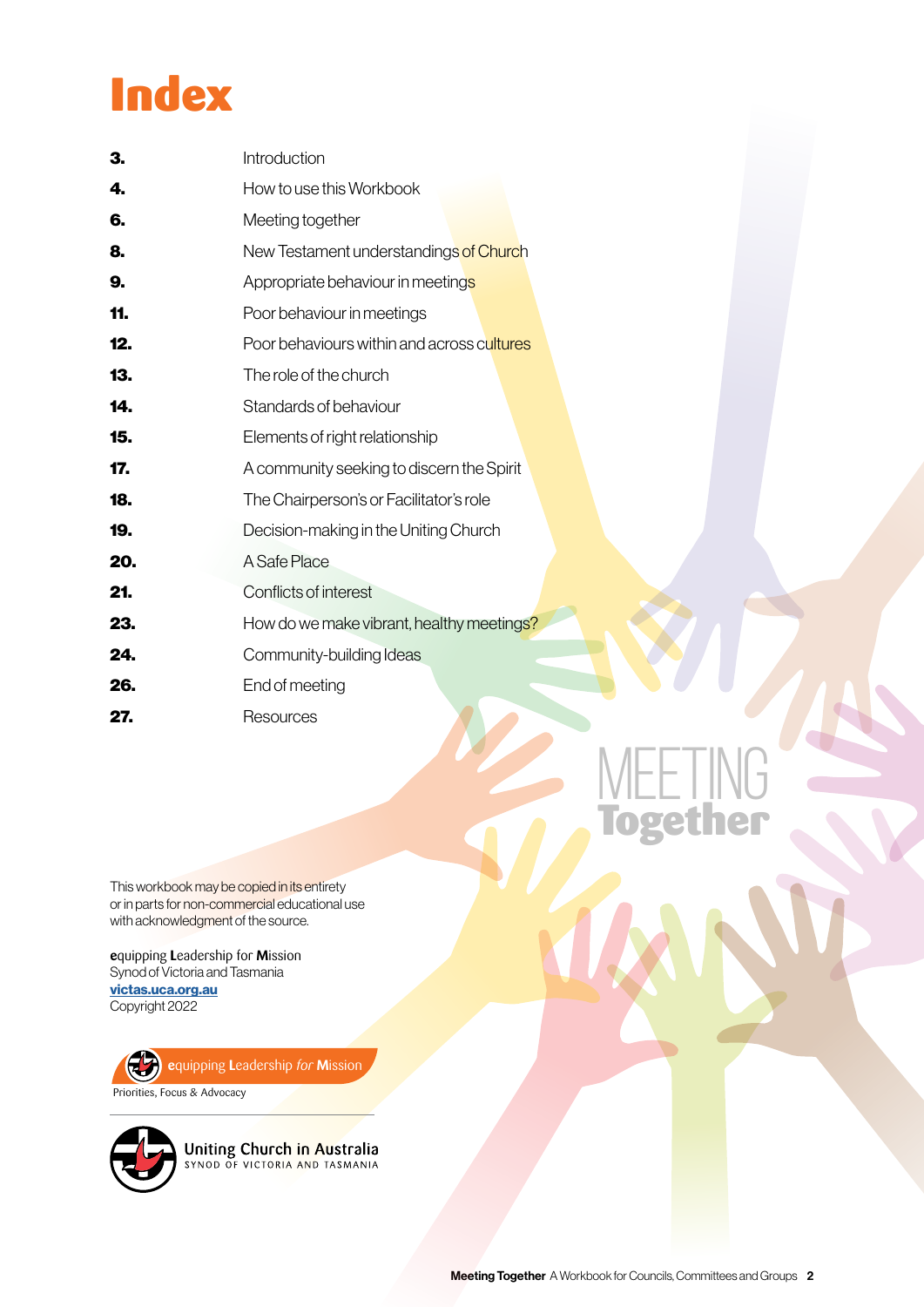# 1. Introduction

This Workbook is a resource to help committees and teams have healthy and worthwhile meetings for the sake of God's work through us – not only in what we do, but in the kind of community we are. We believe that meetings can be rewarding, enjoyable and worthwhile, whether the issues that we face together are large or small.

The Uniting Church has distinctive ways of meeting – how we organise, how we communicate and make decisions. Some ways are obvious, others more subtle. Whether you are a leader, committee member, chairperson or other officer bearer, this workbook is for you. Whether you are in a fellowship group, a church council, a congregational meeting, or a presbytery committee, this workbook is for you. It is a selfhelp guide for church teams.

This workbook can help to build the capacity in our members to meet and work together well, to respect and listen to one another, and to value each person's voice. We will look at the Scriptures and what we believe, the Basis of Union, the Manual for Meetings, and other resources. These resources are an invitation to pause from what we do, and to have conversations about *why* and *how* we meet. What is distinctive about our gatherings because we meet as the people of God in the ethos of the Uniting Church?

What Uniting Church convictions and habits shape our meetings in positive ways? How can our meetings shift the focus from ourselves towards where the Spirit is calling us?

The workbook has been prepared by the Synod's presbytery eLM ministers working with eLM staff. It is based in our experiences of working with congregations as ministers, members, councillors and consultants. We hope that both new and experienced church leaders may draw on this resource to guide and inform your meetings together.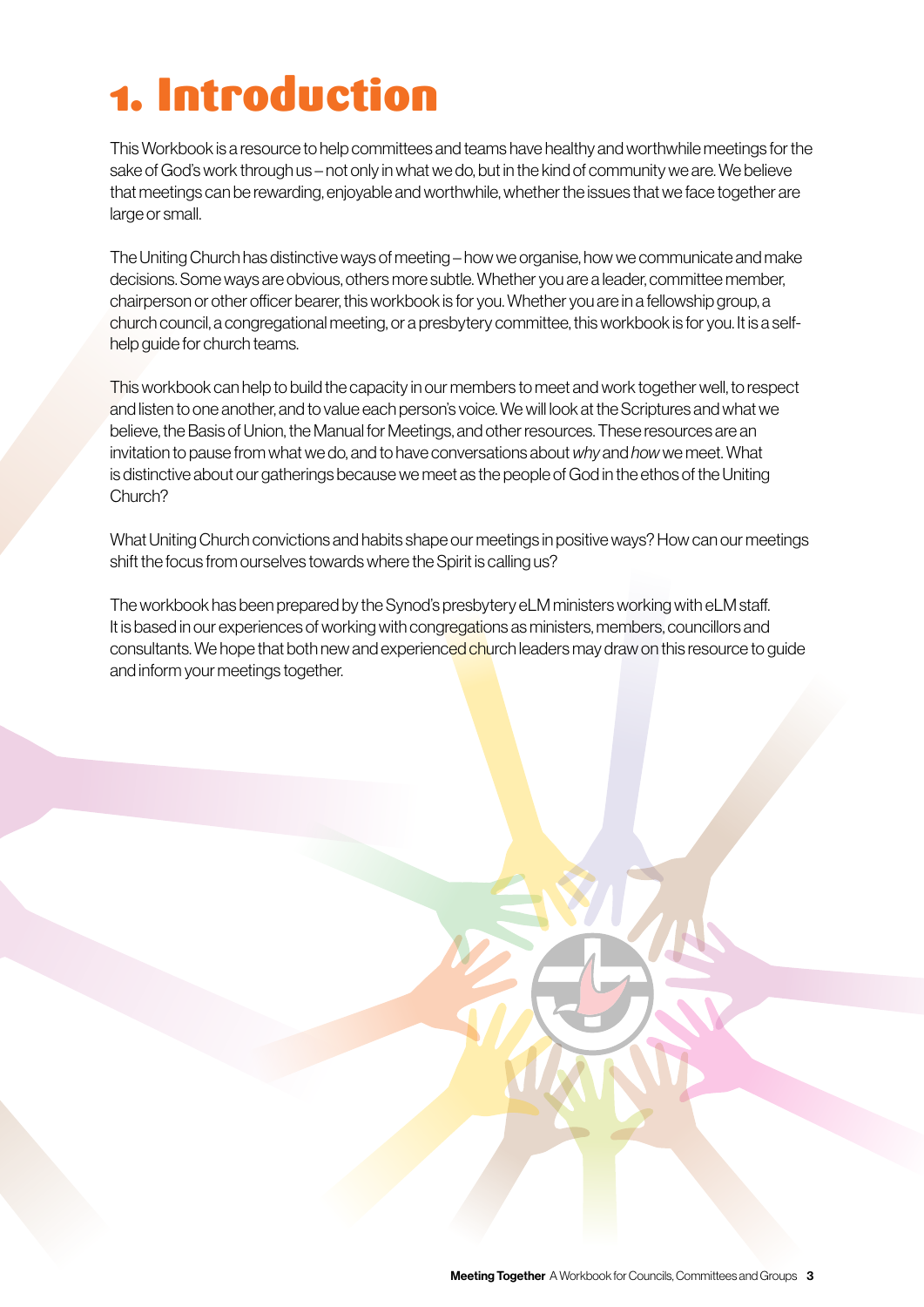## 2. How to use this Workbook

This a toolkit. You can use all or parts of it with different groups at different times. It is also a complete resource that you can work through in sequence.

The workbook is divided into easy-to-follow sections. At the end of each section are questions for personal and group reflection with opportunity for people to discuss and note down ideas. Leaders are encouraged to identify practical steps to help improve the quality of meetings in your church.

Worship and community-building are important aspects of every meeting. This workbook provides ways to include these in creative and meaningful ways.

#### Ministers and Congregational Leaders

Look over the materials. Discuss how you might use them in your groups. Who might benefit from these resources? What will help people feel that they are in a safe environment for conversation? How might you prepare to raise concerns about problem behaviours in committees?

Talk about what the resources say about your own leadership. What do they affirm? Where do they challenge you?

#### Church Councils, Congregations and Committees

The resources may be used with the Church Council over several meetings, allowing time for reflection and culture change. How might you plan time for this? Who would lead the meetings? The toolkit can be used as part of a retreat at the start of the year, offering a new start for the year ahead.

If you have sub-committees, you can organise training sessions for convenors and key leaders.

Fellowship groups might gain value from exploring parts of this workbook each time they meet.

Smaller congregations may see this as a learning opportunity for the whole congregation.

#### **Presbyteries**

Presbyteries are invited to plan how best to share the resources with congregational leaders. This may include a launch at a presbytery meeting followed by a training session for ministers and church council chairpersons. The presbytery might also recommend this workbook for particular congregations or groups. In some situations, external facilitation by the presbytery may be important.

A positive meeting is grounded in a healthy community. Meeting well is about our being as much as our doing. The workbook is a set of tools which are part of a bigger task – to constantly build up the people of God as a community of faith who serve the mission of God. We hope that each section gives opportunities for growing together as a community who encourage, respect and learn from one another in faith, hope and love.

#### Group Processes

We find it easy to talk about positive ideas, attitudes and behaviours. It is much more difficult to talk about negative or harmful issues, attitudes and behaviours. Discussing matters with the whole group can simply reinforce any existing negative behaviours. An opinionated person says, "We don't have that problem here!" and everyone else stays silent. Sensitive issues require a thoughtful approach. The more sensitive the issue, the more important it is to invite personal reflection or small group sharing before discussion in a large group.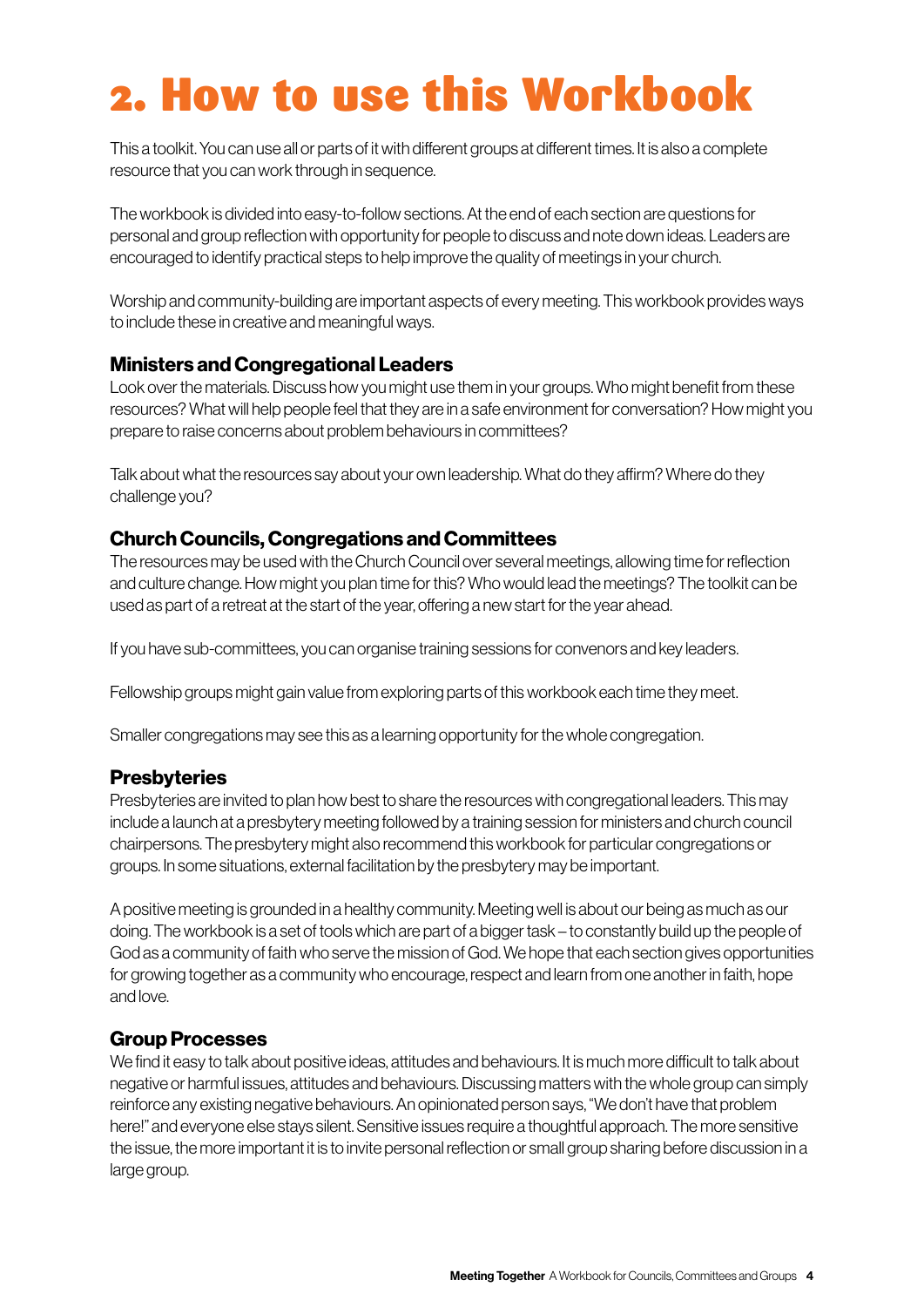Here are some suggestions.

#### *Personal Reflection*

Create time for this when

- the issue is sensitive, and people need to gather their thoughts
- people are reflecting on their personal attitudes, behaviours or memories
- when people are asked to imagine something new or different
- when there is a need for a personal prayerful response

This is also useful when you want to invite people to write down personal responses.

#### *Small Groups*

Create time for this when

- you want to allow each person to have an equal voice
- you want to allow everyone enough time to speak
- you want people to collectively generate new ideas

#### *Whole Group*

Create time for this when

- when the issue is more positive or less personalised
- when you want some quick responses to open up a question or issue
- when small groups are reporting back to the whole group
- when you are using a consensus approach to reaching agreement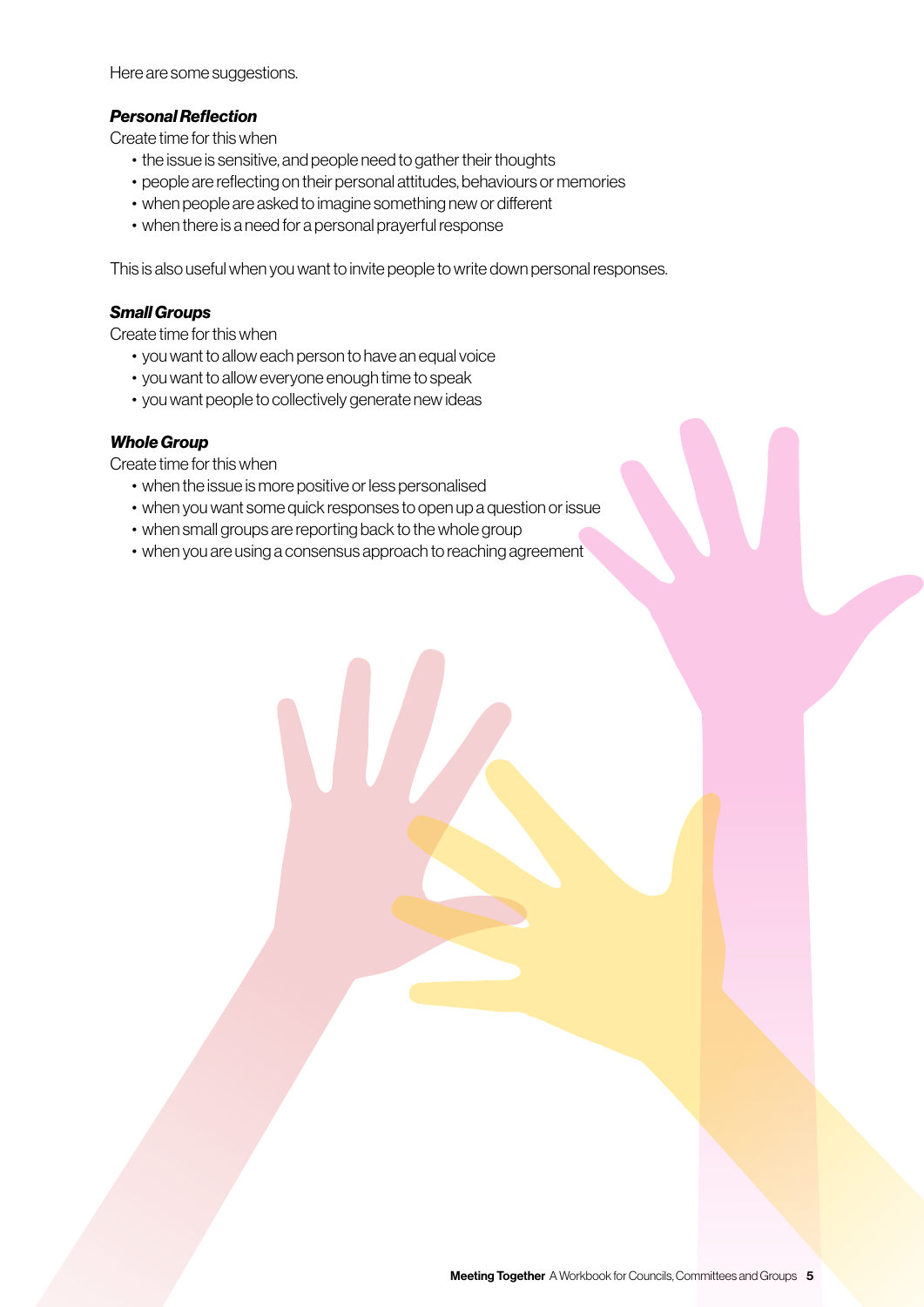# 3. Meeting Together

#### We meet as the Body of Christ

What are we doing when we meet together as Christians? We are told by Jesus that "where two or more gather in my name, I will be with you" (Matt 18:20). If we are all members of the Body of Christ, when we gather together we give expression to the Body of Christ (1 Cor 12). When we meet, we also remember Christ in our worship. We re-member the body of Christ in our gathering together – the members reconnect as one body. Christ's presence through the Spirit makes our gathering a holy embodiment.

#### Group Reflection

*What does the image the Body of Christ say to you about why and how we meet?* 

As a body, we are mutually dependent on every member. If we do not have the wisdom of other cultures, then we may not have a leg to stand on. If we do not have people with disabilities as leaders in our church, then we are missing part of ourselves. If we do not hear the voices of women, we are missing our ears. If we have no young people in the church, then we may lack vision. If we do not have children in our midst, we may have lost heart.

#### Personal and Group Reflection

*Whose voices are least represented in your meetings? Why might this be the case?*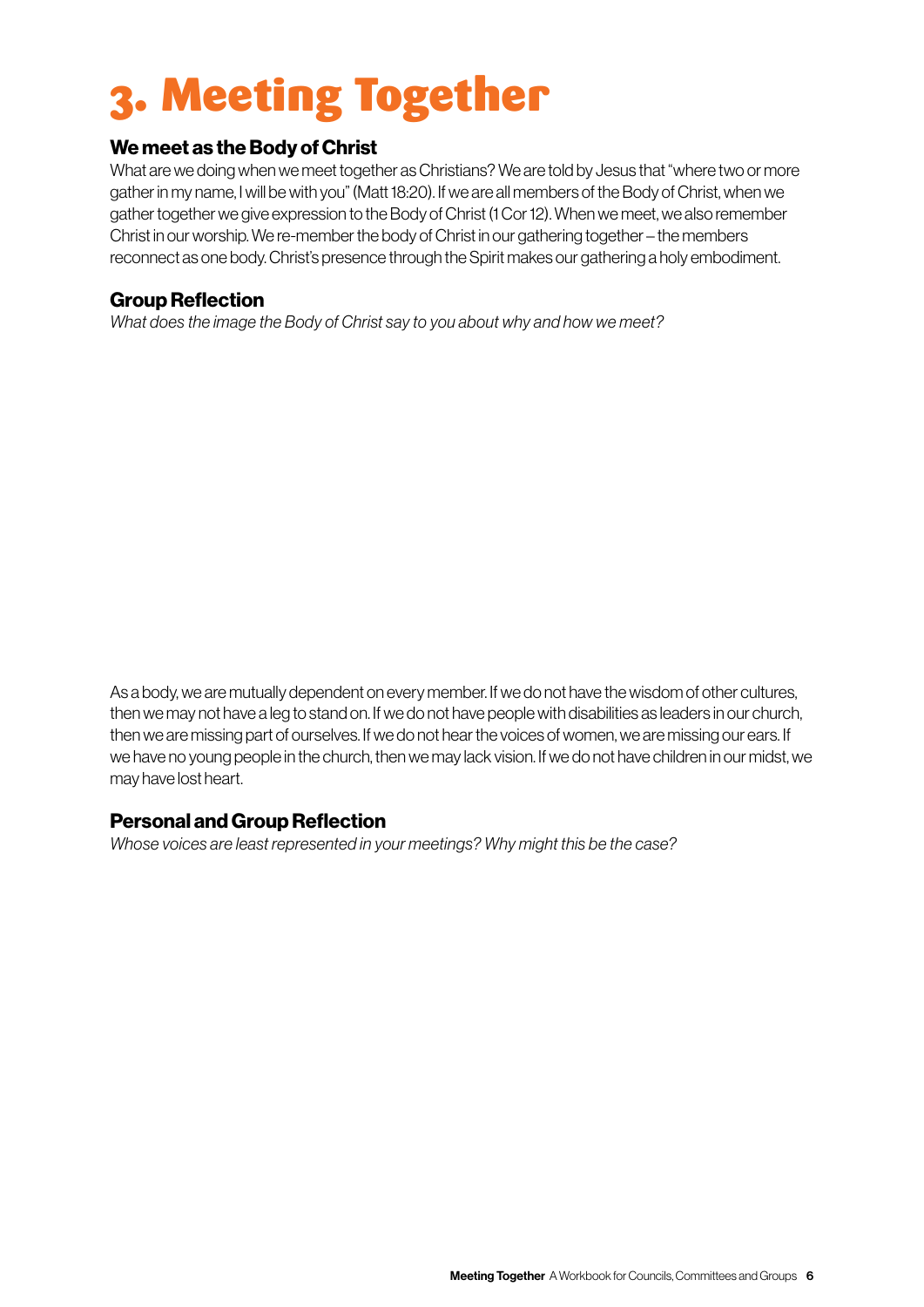#### We meet as people of power

"God has not given us a spirit of fear, but gives a spirit of love, power and self-discipline" (2 Tim 1:7). When we meet, we practice what we believe. Our behaviour says something about power. The passage reminds us that we are not called to make decisions out of fear. Our choices are to be made in love. We have Godgiven power, and this is to be balanced by self-discipline. We need to be mindful to make room for the voices of those less powerful.

We have a God whose power was revealed in Jesus Christ in love and servanthood rather than domination or control. As the body of Christ, we too are called to exercise power in loving service. To do this involves recognising our power, controlling unhelpful behaviours and exercising self-discipline. We are all human. Sometimes we need to say sorry and seek to do better.

#### Personal Reflection

*What sorts of power do I have in meetings? (Tick all that apply)*



**Manual for Meetings Read Section 1.1.**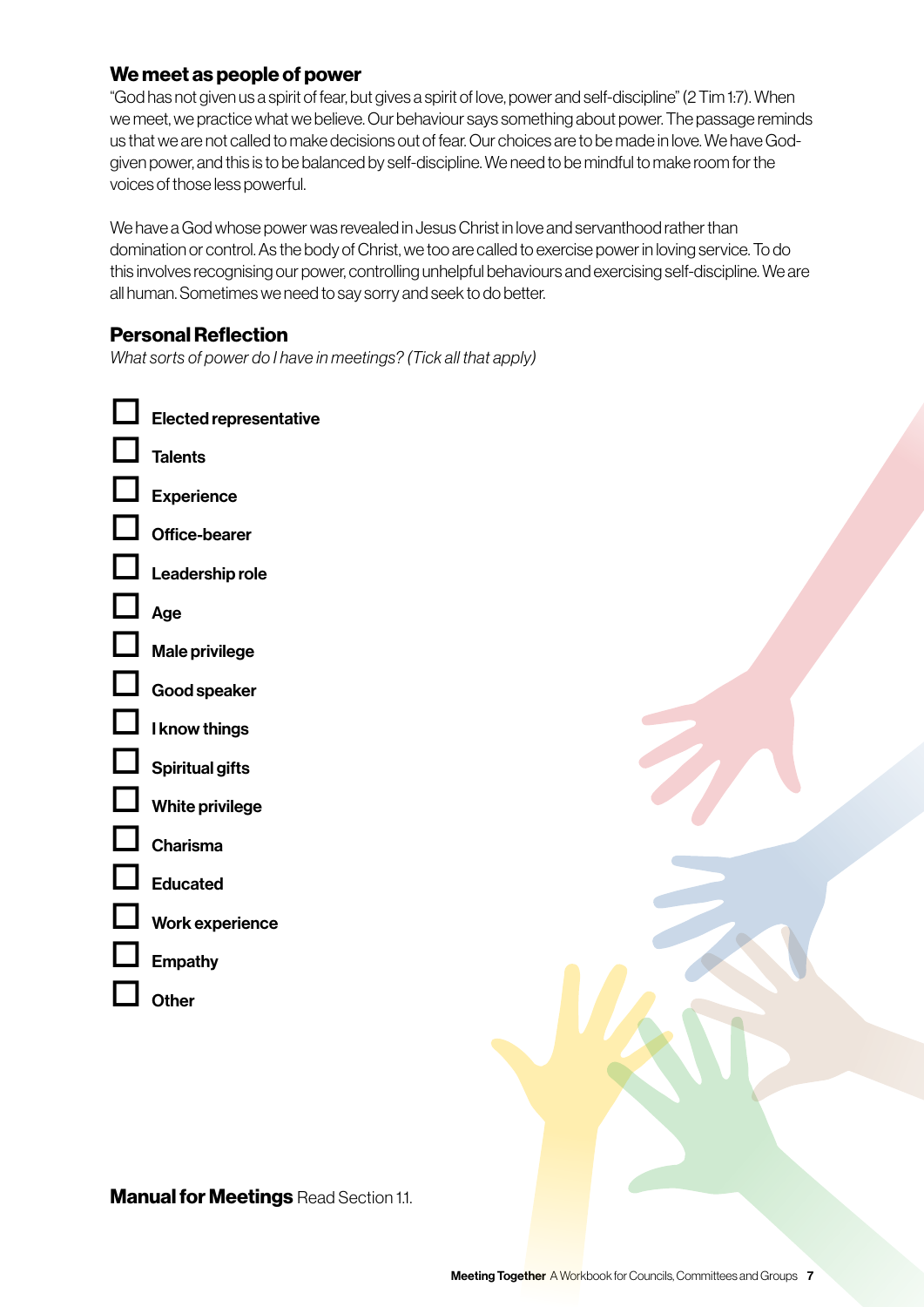### 4. New Testament understandings of church

While following Christ involves our personal choices, Christian faith is a corporate response of sharing the beliefs of the past and the present faith community. The term *ecclesia* or church refers to those called out to be a community of God's new creation.

Jesus is the servant leader of our community. Jesus tells us that he came to serve and not be served (Matt 20:28). He commands the church to be the servant of all (Matt 20:25-26). We are called to be a **servant community**. In many ways this is a strength of the Uniting Church. We have many dedicated and hardworking servants who are not looking for praise, just the opportunity to serve as Christ has gifted them.

We also understand ourselves to be a community of the Spirit. We are called to be transformed by the Spirit, rather than conforming to the society around us (Rom 12:2). The Spirit bestows diverse gifts on the faithful (1 Cor 12:4-6). "The UCA affirms that every member of the Church… has no gift without its corresponding service" (Basis of Union, paragraph 13).

When we use these gifts as part of building up the church (Eph 4:11-13), we see God's reconciling love in action in the world. We have a foretaste of God's reign here on earth. Together we pray that the values of God's kingdom will transform our lives and practices with God's love. In the same way, we pray for transformation of our meetings and decision-making processes to reflect the Way of Jesus.

#### Group Reflection

*How is your council or meeting a community of God's new creation? Or a servant community?*  As a group write ideas on a whiteboard.

#### Sharing in Pairs

*What are your gifts and corresponding service?*

**Manual for Meetings Read Section 1.2.**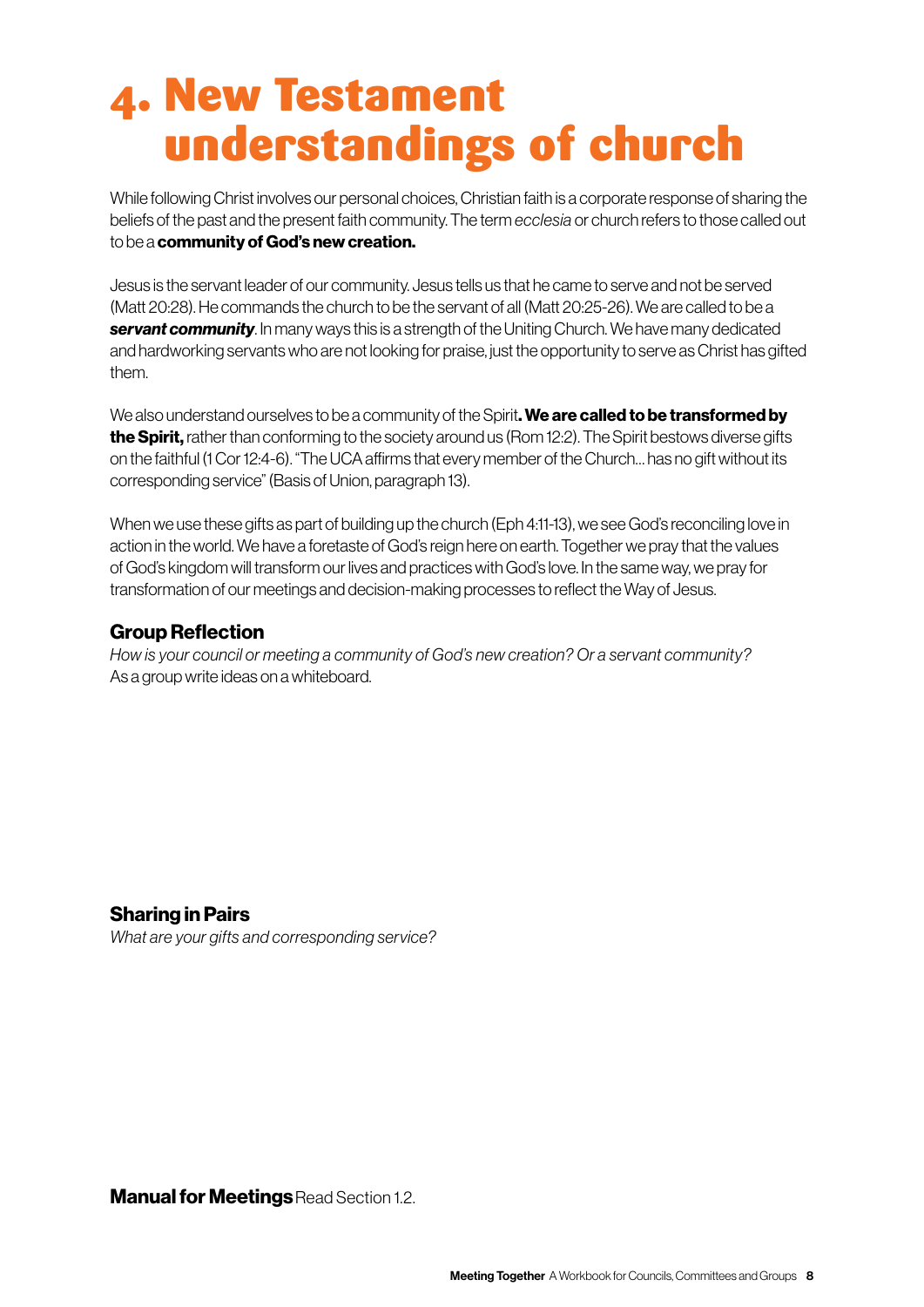## 5. Appropriate behaviour in meetings

The meeting began with devotions. The Bible reading was related to the life of the church in that place and time. There were prayers for the meeting ahead, calling on God's Spirit to help the group discern. Everyone participated in a community-building activity that had us all laughing together. We all learned something new about each other.

Because we knew each other and had grown closer as a group, we were considerate and respectful of one other. The Chairperson guided the meeting to help everyone listen to one another. The Chairperson worked to understand the common mind of the meeting. We shared our thoughts, ideas, dreams and visions. We voiced our opinions, attitudes, values and feelings. All members felt equally valued. Every person was open and able to contribute to the meeting. We developed a set of goals for the work ahead. There was effective and accurate communication among all members. Members received clear and accurate written reports from the wider councils of the church. We valued the inter-conciliar nature of the Uniting Church.

Leadership functions were distributed among group members who then coached each other in our roles. We offered to correct one another's mistakes without blame. People were gracious to one another. This led to widespread participation in the life and leadership of the church. We developed a high level of trust and acceptance. Members valued, affirmed and supported each another. Together we adopted group standards which promoted individual responsibility and accountability in achieving goals. We worked as a team to improve our interpersonal skills.

Decisions were made with the support of as many members as possible. We drew on people's expertise and knowledge to reach solutions. The meeting sought to make decisions by consensus. People often showed yellow cards to ask relevant questions. When people disagreed, they showed blue cards. The Chairperson asked each person in turn to speak, and we listened respectfully. Together we managed to amend the proposal. People indicated agreement with orange cards. When making tough decisions we paused to pray for wisdom. When decision-making went for a long time, we took a break to refresh ourselves.

#### Group Activity

*List the positive behaviours described in the meeting above.*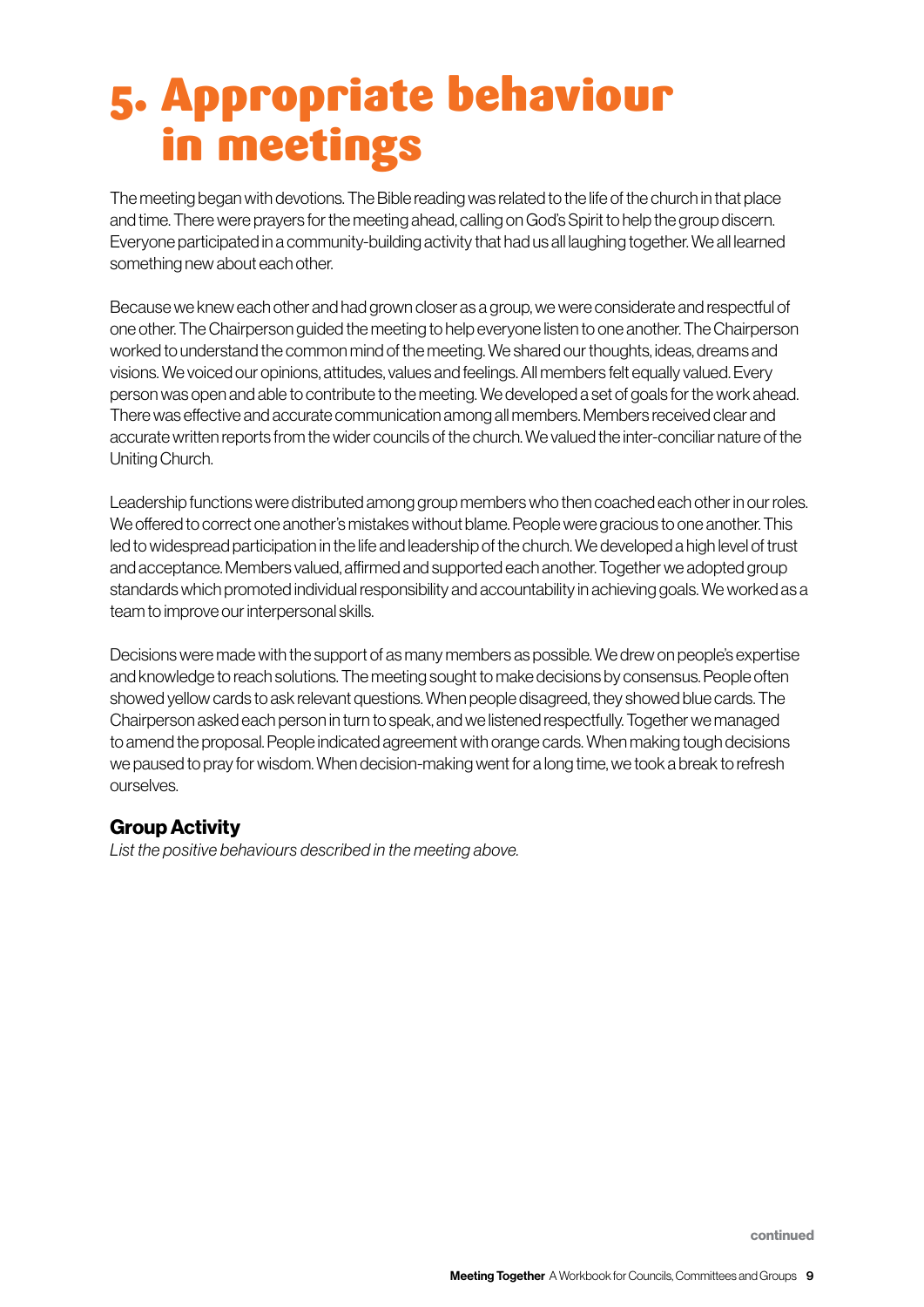#### Appropriate behaviour in meetings continued

#### Personal Reflection

*Do I feel valued and find it easy to contribute in meetings? What helps me to contribute well in meetings What are some barriers to my full participation?*







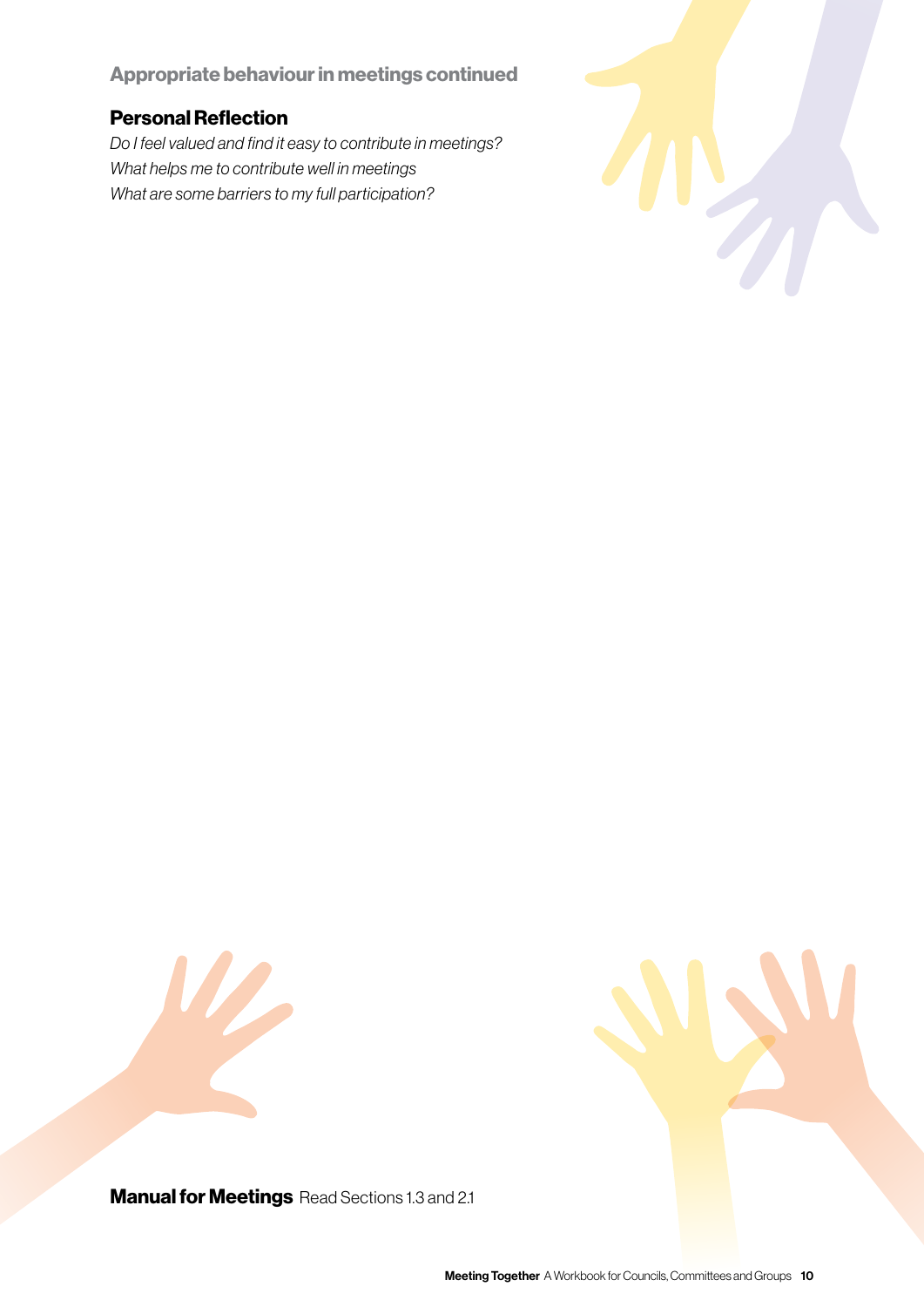# 6. Poor behaviours in meetings

The meeting started late again as several people walked in ten minutes after start time. Devotions was a quickie since no one had bothered to prepare anything. The Chairperson skipped the communitybuilding since we had started late. Besides, there was too much on the agenda. The meeting was run like a business. A couple at the back of the room started talking over the top of the Chairperson, making it hard for the older members to hear, but no one said anything.

The Minister's proposal was shouted down by the Treasurer, saying there was no money to even consider it. A small group within the council quickly agreed. The Treasurer raised his voice again, critical of the minister's ideas. Nobody said anything about this poor behaviour because that is "just the way he is." People were obviously used to ignoring his outbursts. The Chairperson noted that the younger members on the council quite liked the Minister's idea. However, they seemed too scared to speak up now. A female CALD member whispered an idea to her neighbour, but was told in a harsh tone, "Not now!" In the end, the proposal was not passed.

There was a spirit of negativity throughout the whole meeting. The Treasurer's report was long and complex. It recommended that an honorarium be paid to him annually. The proposal was passed without any questions. Next, the Chairperson addressed a breach of confidentiality that had occurred since the last meeting. Members of the congregation had apparently been gossiping about certain decisions. Allegations were made by the Chairperson about where the leak had come from. The Council Executive exchanged knowing glances with each other. The rest of the council members felt left out. After this, there was no time for the Worship or Mission reports. These were postponed to the next meeting. We went home. No-one slept well that night. Our youth representative did not attend the next few meetings. Later in the year they resigned, saying there was a clash with another commitment.

#### Group Activity

*List the poor behaviours described in the meeting above.*

*How might consensus decision making have helped this process?*

*What aspects of your meetings sometimes feel like a business?* 

**Manual for Meetings** Read Sections 1.5 and 1.6.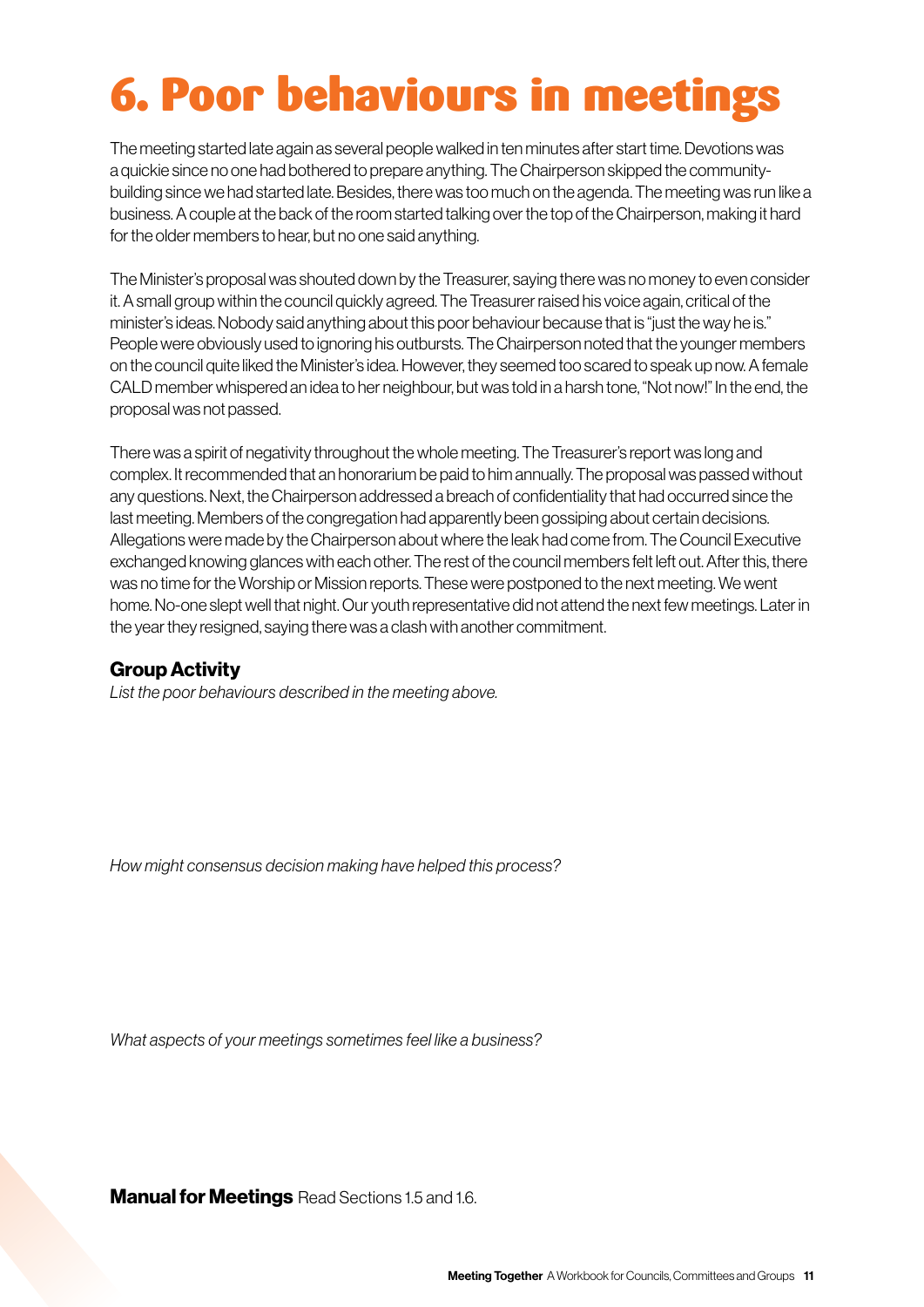### 7. Poor behaviours within and across cultures

What is considered normal behaviour in some cultures and traditions may be seen as inappropriate or even oppressive within the Uniting Church. This is the complexity of cultural differences.

Some cultures hold their minister in high regard. Their opinion is the law and the lay people should just fall into line. However, in the Uniting Church we seek the wisdom and contribution of all members of a group.

Some cultures hold older people in esteem and it goes unobserved when they devalue youth. Young people who are experienced and skilled might be unable to achieve leadership positions within their own cultural traditions. By contrast, Anglo congregations may place a higher value on youth and see the elderly as having little worthwhile to contribute.

Bad behaviours might take different forms in different cultures. Young CALD women speak about being told to be silent. They can feel patronised by being told that they don't understand what is going on in the meeting.

People from CALD backgrounds also experience being treated as though they are much younger than they are. Other people may fail to recognise their maturity in faith.

A multicultural congregation may have all Anglo leaders. Congregation members need to ask, 'What has allowed this pattern to develop? Why is there systemic racism in our church?'

#### Group Reflection

*What forms of poor behaviour have you observed within and across cultures?*

*How can your church make pathways for people of other cultures to take up leadership in the church?*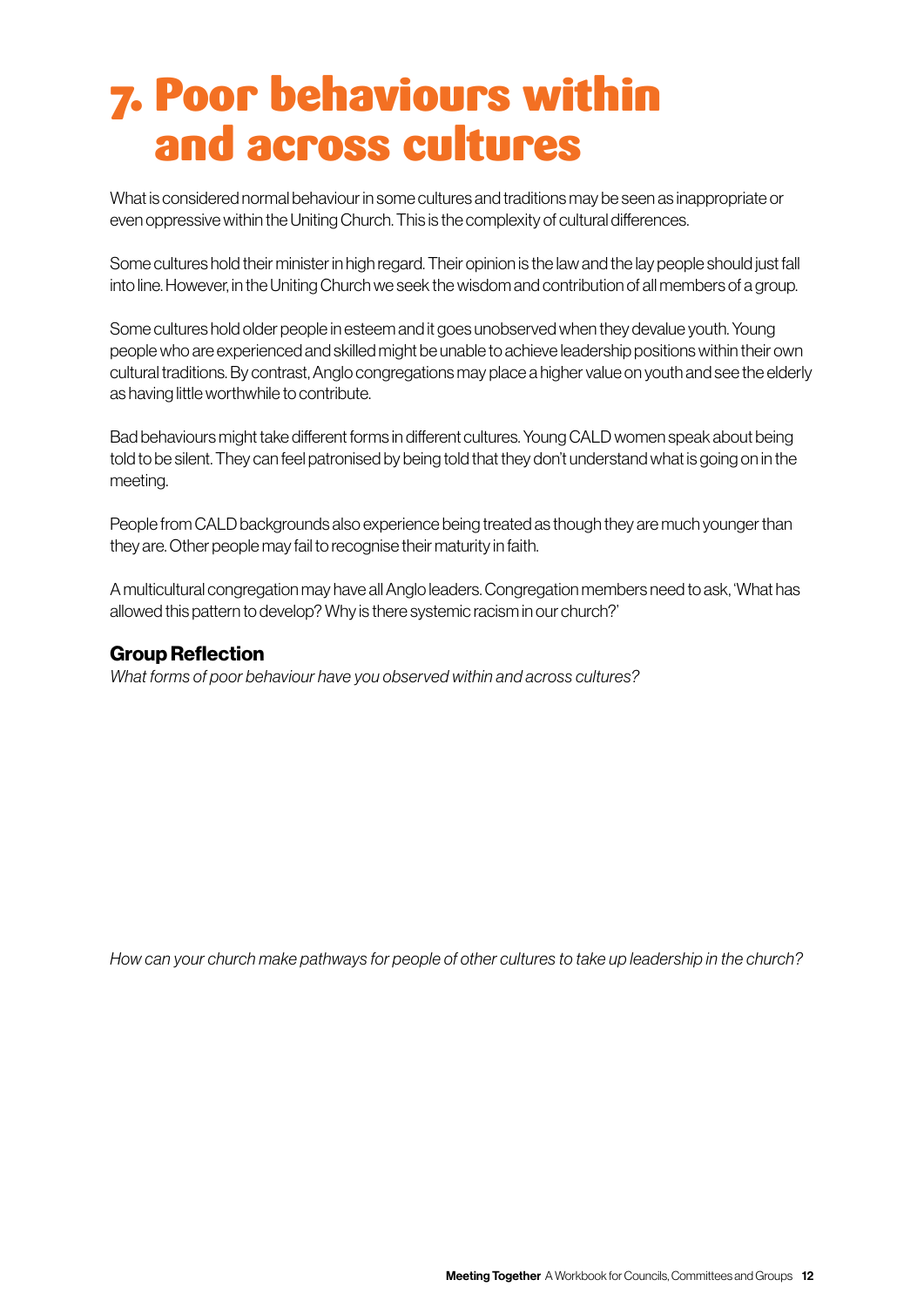# 8. The role of the church

What does it mean to be the people of God when we know that things are not going well in our committees? We know it is difficult to name and address poor behaviour. Putting up with poor behaviour stifles our meetings, creates resentment, and often results in lack of good decision-making.

As a church we have a responsibility to deal appropriately with divisive behaviour. We are called to work against forces that divide people in the church and in society. This is a response to God's call of reconciliation made possible in Jesus Christ (2 Cor 5:16 - 21; Basis of Union, paragraph 3). We share in Christ's ministry of healing and wholeness for all people.

As Christians, we are called to recognise and speak out against all forms of abusive, violent, and predatory behaviour within the church and within ourselves. People who misuse power may infiltrate the Church for their own purposes. The church needs to pastor both the abused and abusers, always working for justice and healing.

The Spirit calls Christians to acknowledge and repent of their sinfulness and participate in the radical call of the gospel to renewal. God's love enables us to seek to forgive when we are hurt by others and also when we have hurt others. Forgiving and being forgiven is how we grow in love. Repenting and taking responsibility for our wrong actions and poor behaviour is a path to healing.

Within the Church community, we offer an environment of wholeness and nurture where people may trust and respect one another. The church seeks to model right relationships and genuine friendships. The quality of our community life is an expression of the gospel and a foretaste of communion between people and God. This is who we are as the Body of Christ - people who show to one another the love that is founded in Christ's love for us.

#### **Small Group Reflection** (groups of three)

*How do our meetings demonstrate Christ's love?* 

*What does our meeting need to remove in order to protect others?*

**Manual for Meetings** Read Section 1.7 and 1.8.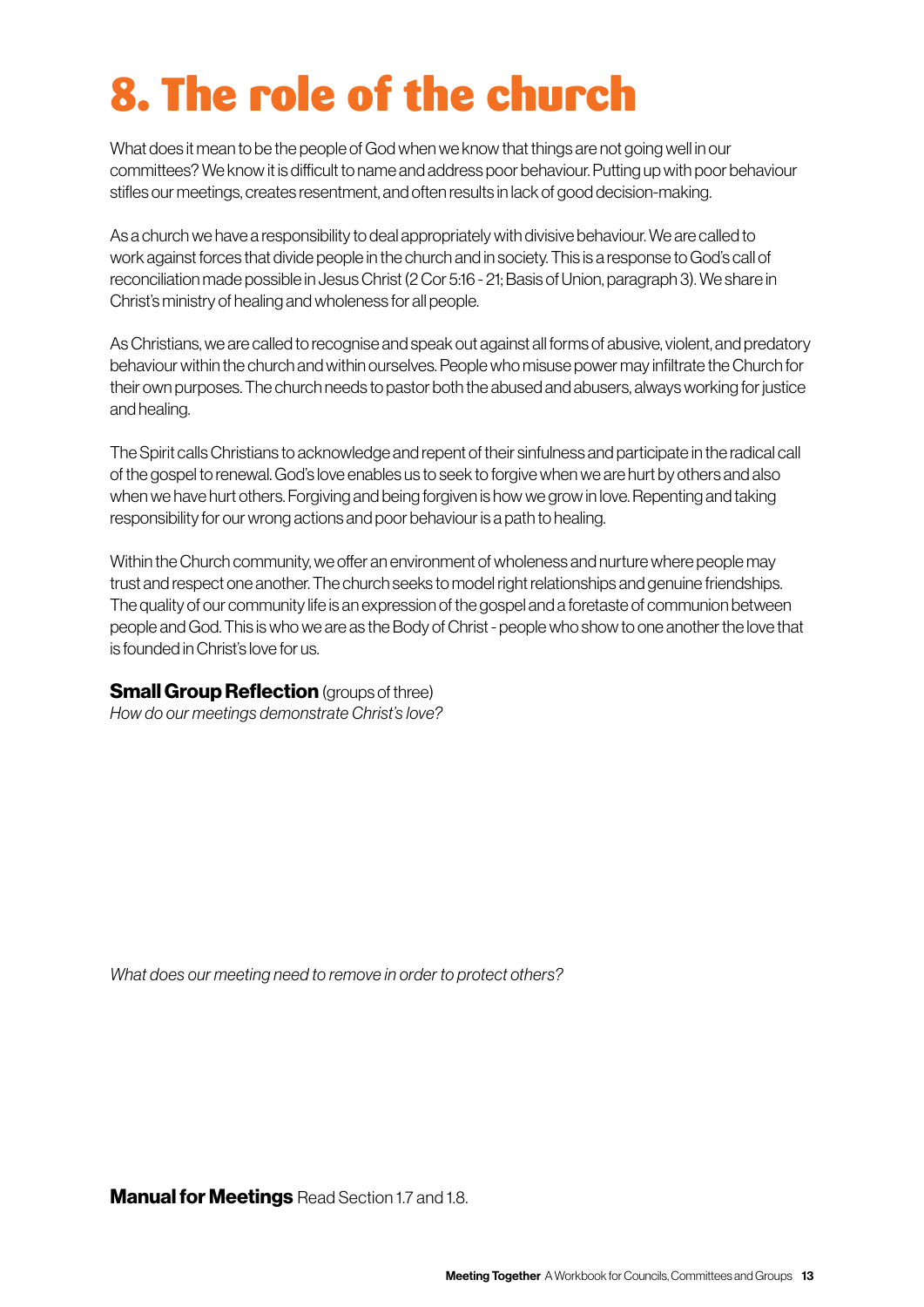# 9. Standards of behaviour

What qualities do we seek when appointing people to roles within the church?

Often people are elected for church leadership because they are seen as positive role models – to have good ethics, spiritual gifts for ministry, and are committed in their own faith journey.

The UCA expects high standards of behaviour from its designated leaders. In requiring maturity of faith and the qualities of Christian friendship and love – right relationship characteristics – we are asking a great deal of our leaders. People often fail to live up to high expectations, however we continue to strive to reflect the best possible practices. The Uniting Church also expects high professional standards of its leaders in pastoral matters because these positions carry considerable power. Hence the Church provides clear and effective guidelines and procedures for good functioning. Ministers have a Code of Ethics to adhere to and lay people have a Code of Conduct; both are national resources approved by the UCA Assembly. (See Resources section).

#### Group Discussion

*What criteria or qualities are most important in seeking our leaders? How do our selection processes reflect this?*

#### Personal Reflection

*What do I need to help me be a better leader in the church?*

**Manual for Meetings** Read Sections 1.3 and 2.2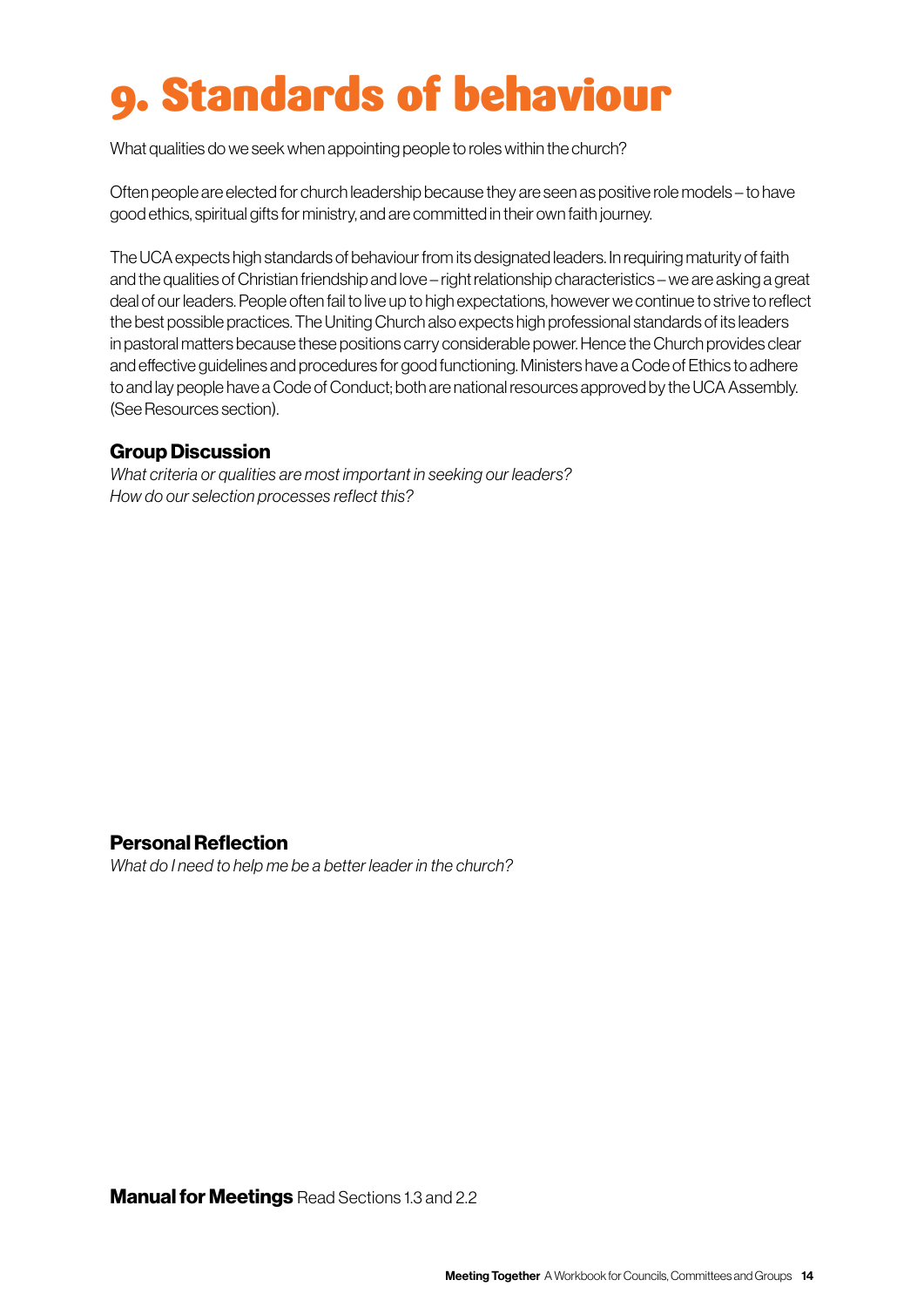# 10. Elements of right relationship

To live as Christians is to seek the elements of right relationship in everything we do. These values and attitudes underpin our close relationships and can also guide our meetings. We recognise that people have not always experience models of right relationship. These elements need to be taught by community so that all can experience the love of Christ through our interactions with one another.

| <b>Honesty</b><br>Honesty is an important<br>component of truth and justice in<br>friendships. Honesty involves being<br>open to the expression of feelings<br>and thoughts of others. Dishonesty<br>and secrecy cause distrust of<br>leaders.                                                                                                                                                                 | <b>Freedom and</b><br>responsibility:<br>The linking of freedom and<br>responsibility is part of our vision<br>of a new people in Christ. We<br>hope to find both elements in our<br>relationships with one another. God<br>has given us freedom and we give<br>it to one another. Good friendship<br>allows each person to grow and<br>retain their individuality. | <b>Communication</b><br>Good communication is<br>two-way. Skills need to be<br>learnt and practiced to enrich<br>our understandings of each<br>other and to resolve conflicts.<br>Communication across cultures<br>requires patience and a desire to<br>listen.                                                                    |
|----------------------------------------------------------------------------------------------------------------------------------------------------------------------------------------------------------------------------------------------------------------------------------------------------------------------------------------------------------------------------------------------------------------|---------------------------------------------------------------------------------------------------------------------------------------------------------------------------------------------------------------------------------------------------------------------------------------------------------------------------------------------------------------------|------------------------------------------------------------------------------------------------------------------------------------------------------------------------------------------------------------------------------------------------------------------------------------------------------------------------------------|
| <b>Trust</b><br>God is the one we can trust<br>absolutely. Knowing that we can<br>trust God helps us to be more<br>trustworthy and to trust others. This<br>is at the heart of our understanding<br>of covenant. Good friendships are<br>built on and sustained by trust. As<br>trust increases, people become<br>more honest and vulnerable with<br>each other. A breakdown of trust is<br>difficult to heal. | <b>Vulnerability</b><br>Jesus Christ is supreme model of<br>someone becoming vulnerable and<br>giving themselves for the sake of<br>others. He is God's gift to the world.<br>In Christian community we seek the<br>same qualities.                                                                                                                                 | <b>Communion</b><br>Communion is a sacrament; it is<br>also a way of being. We are united<br>in Christ. We are one in the Spirit.<br>We are a people bound by God's<br>purpose. Our integrity as individuals<br>begins with seeing ourselves within<br>God's community.                                                            |
| <b>Faithfulness</b>                                                                                                                                                                                                                                                                                                                                                                                            | <b>Setting Limits</b>                                                                                                                                                                                                                                                                                                                                               | <b>Boundary Setting</b>                                                                                                                                                                                                                                                                                                            |
| Faithfulness is a key element in<br>God's covenant with God's people.<br>It is one of the 'fruits of the Spirit'<br>(Gal 5). Our ability to be faithful in<br>relationships is possible because<br>of God's faithfulness to us. We<br>learn how to be faithful and how<br>to sustain commitments with our<br>community.                                                                                        | and Self-Control<br>The incarnation of Jesus Christ<br>involved the self-limiting of God.<br>Christ's example invites us to<br>set limits on our own needs and<br>behaviours, exercising self-control<br>for the sake of the other and the<br>community.                                                                                                            | Good leadership means setting<br>boundaries on behaviours and<br>holding each other to account.<br>Good boundaries involve both<br>limits and responsibility. Boundary-<br>setting is also important for<br>self-care. We are called to be open<br>to challenge from the community<br>of faith regarding our boundary-<br>keeping. |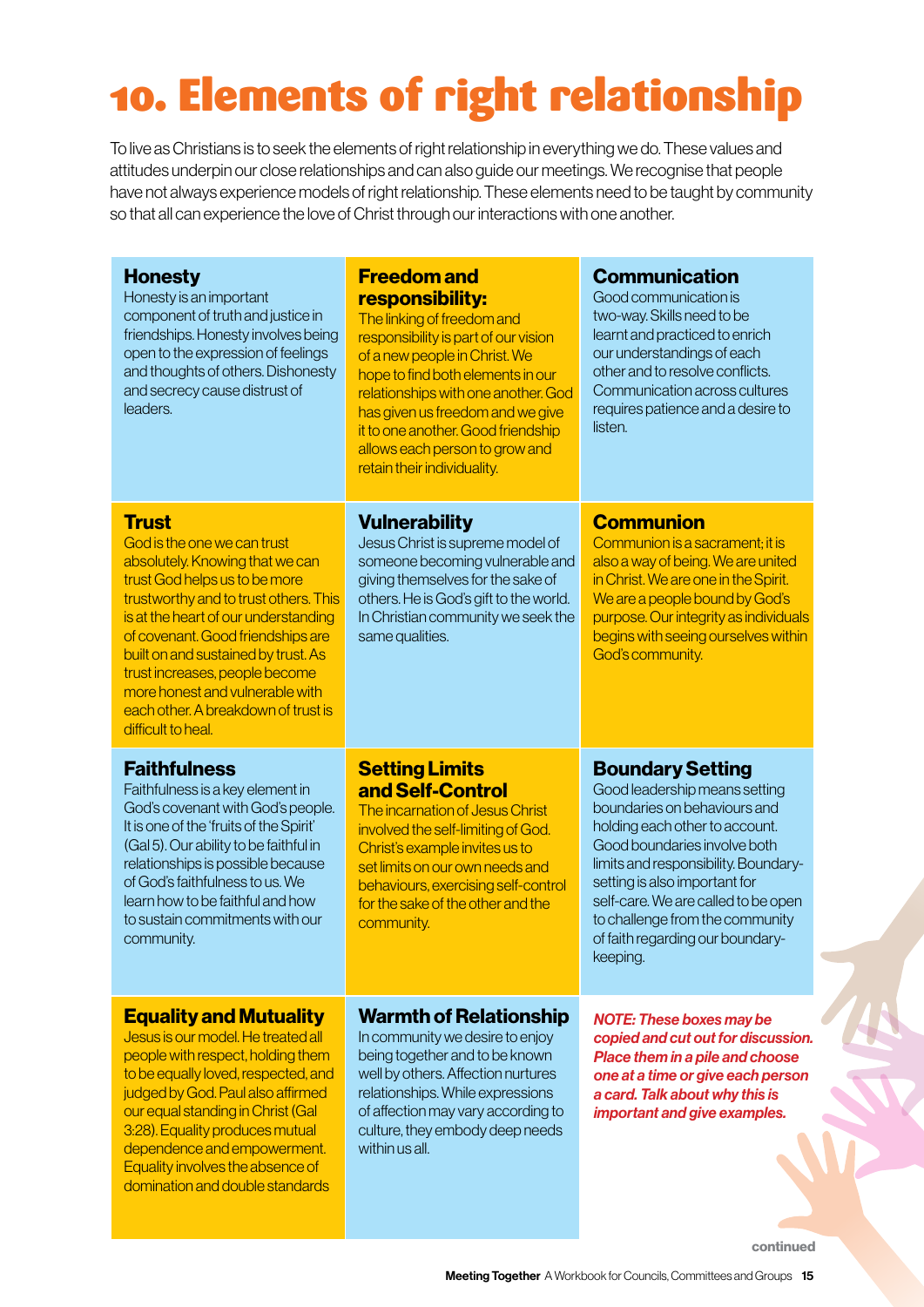#### Elements of right relationship continued

#### **Small Group Reflection** (groups of three)

*Which of these elements of right relationship are most important to me and why?*

#### Personal Reflection

*Which elements are missing from our meetings?*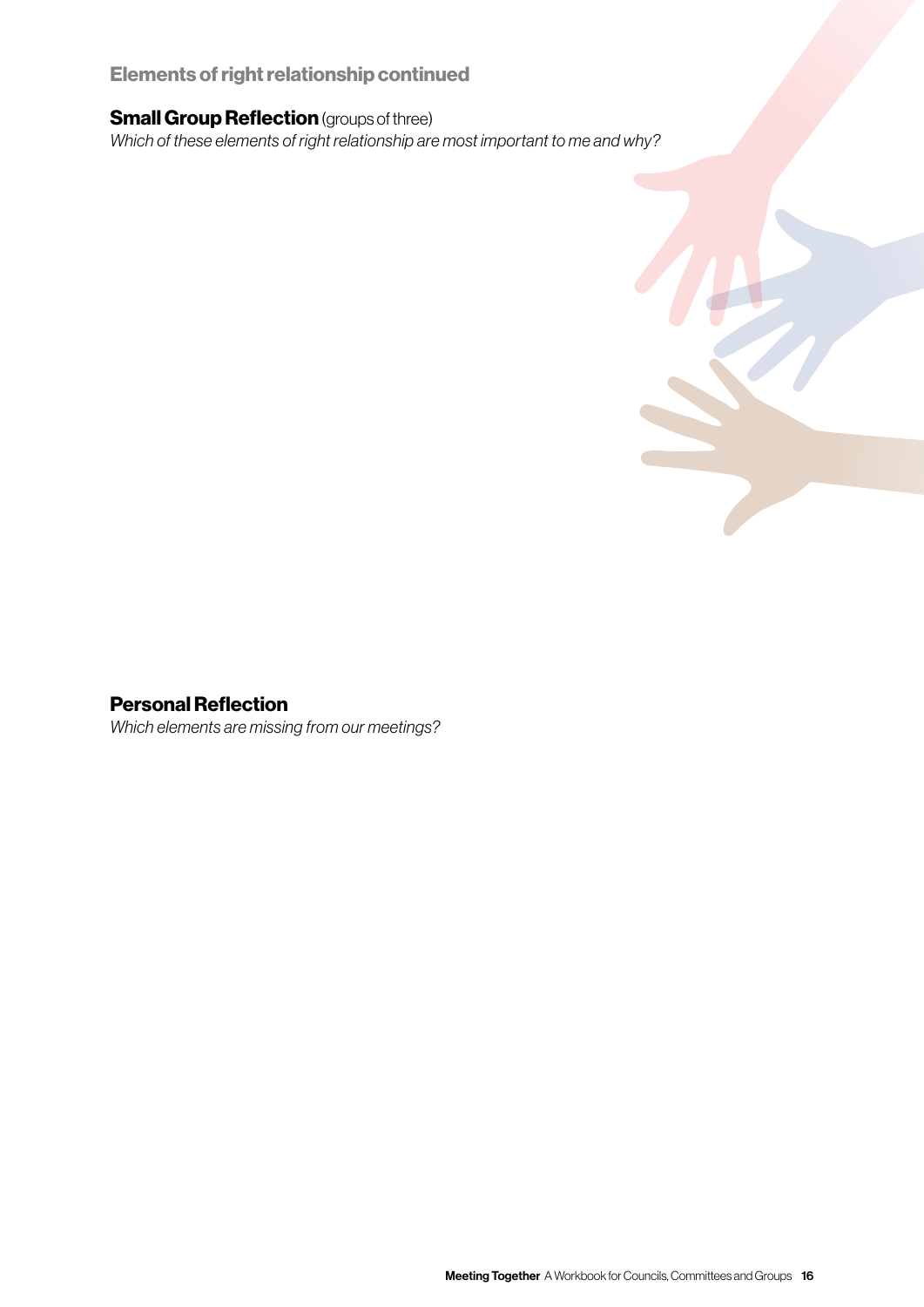### 11. A community seeking to discern the Spirit

When a Council of the Church makes decisions, it is aiming to discern the guidance of the Spirit in response to the Word of God.

"The Uniting Church acknowledges that Christ alone is supreme in His Church, and that he might speak to it through any of its councils. It is the task of every council to wait upon God's Word, and to obey God's will in the matters allocated to its oversight." (Basis of Union, paragraph 15)

When a meeting discerns the will of God, they are visionary. The processes we use to create community and communicate in our meetings can assist in the discernment process: they help us to be open to the Spirit. In our meetings, we at times struggle through pain and difficulty together. We also experience the joy of open and honest communication. As committees and communities, we find solidarity in our brokenness and in our common identity with God.

#### Small Group Reflection

*In our meetings, how do we seek the guidance of the Spirit?*

*When have I experienced people sharing dreams and visions that seem inspired by God's Spirit?*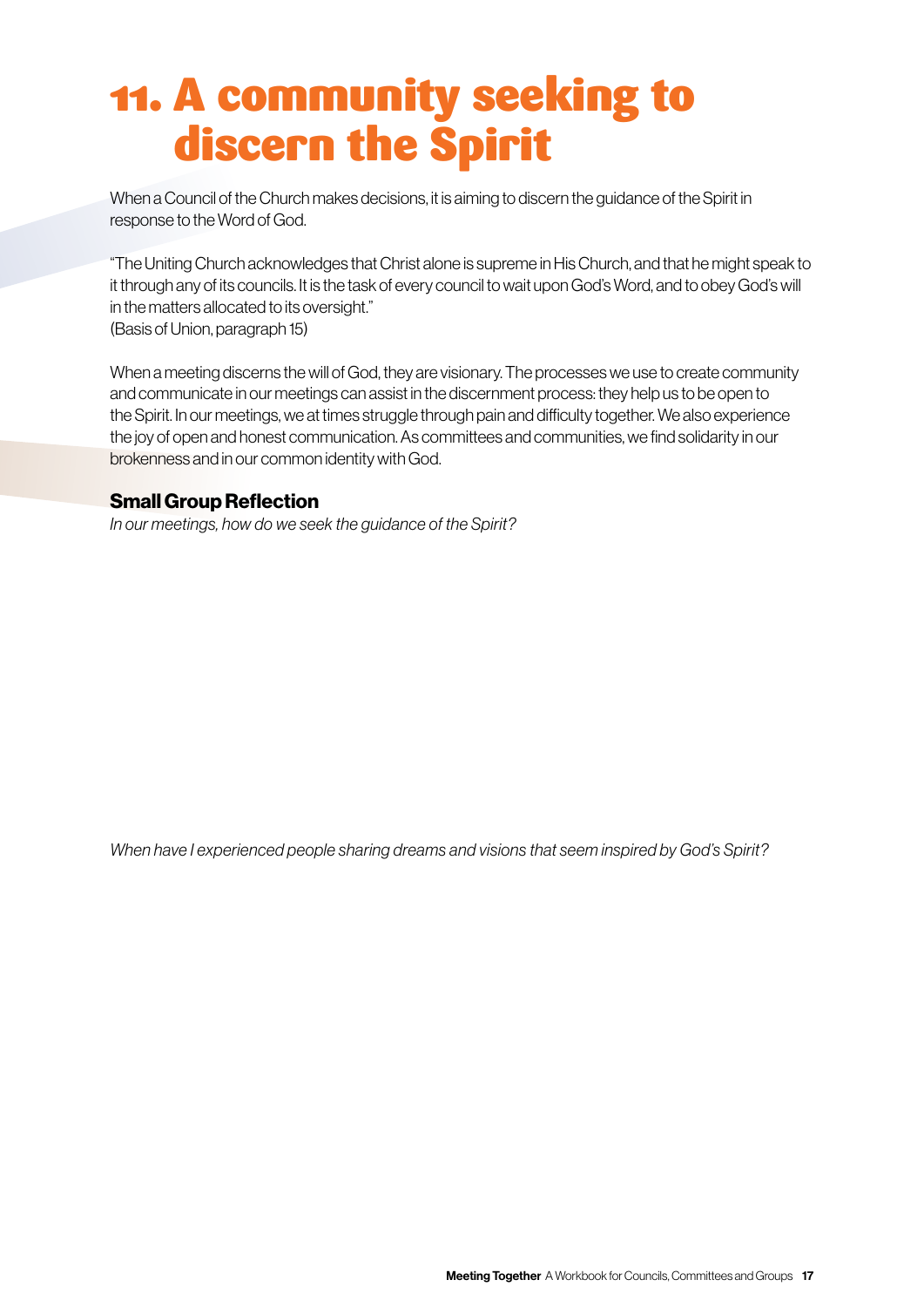### 12. The Chairperson's or Facilitator's role

The chairperson's or facilitator's role is to lead in a manner which assists the council to discern the will of God. The chairperson seeks to meet the needs and purposes of the Council and also its members. Often a good chairperson withholds their opinion on issues in order to mediate a good discussion. If a chairperson wants to speak to an issue, they need to allow someone else to be the chairperson for that discussion. When a chairperson has a conflict of interest, they should also stay out of the discussion.

#### Small Group Reflection

*When have I witnessed good and poor chairing or facilitation? What did it look like?*  Please use examples from other groups or the wider church.

*How can the Chairperson help seek to discern the Spirit?*

**Manual for Meetings** Read Sections 2.2 and 4.6.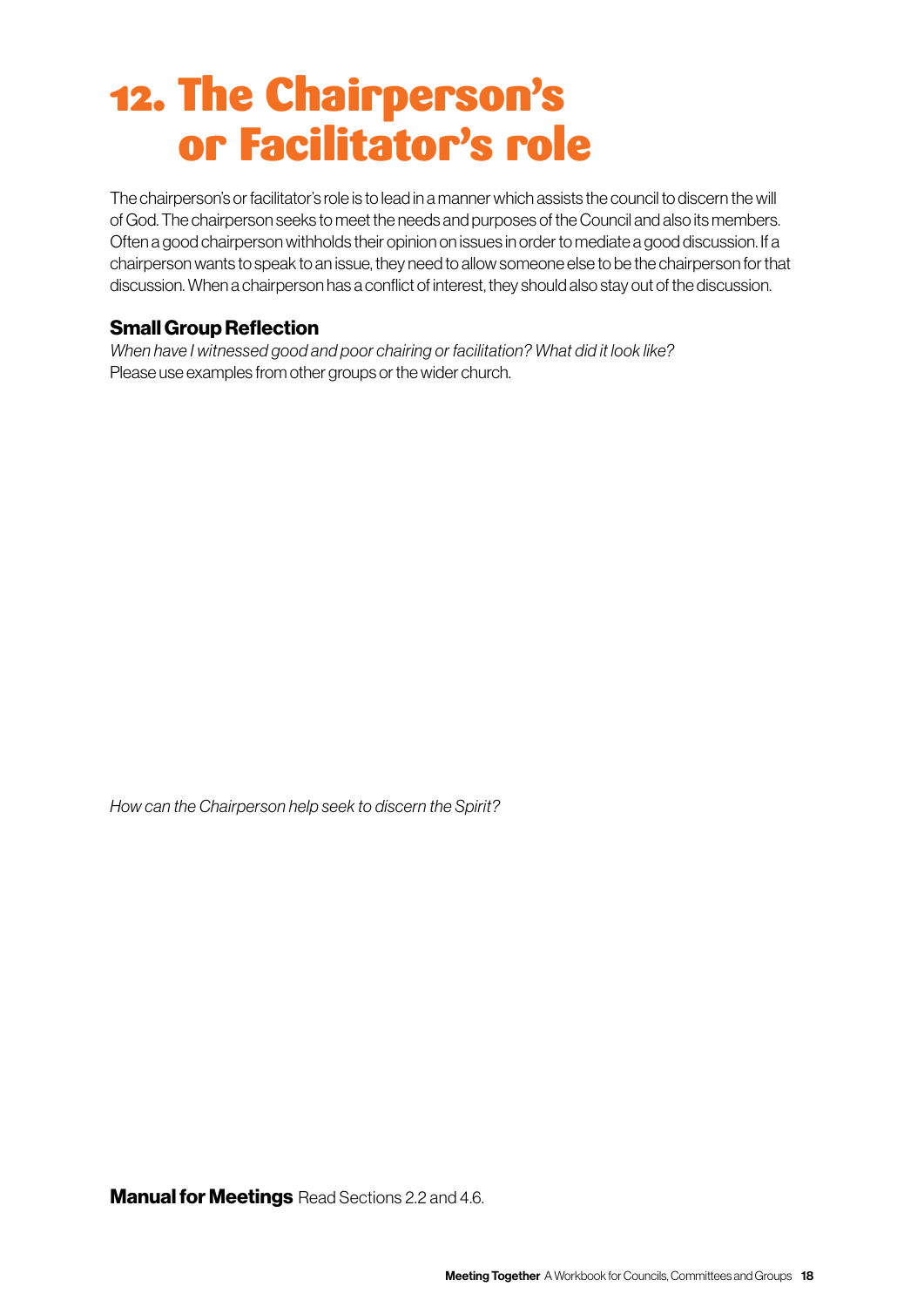## 13. Decision-making in the Uniting Church

The Uniting Church has developed the Consensus model of making decisions because it best helps us to hear all people's voices as we discern where the Spirit is leading. The process invites us to equally value people's thoughts, ideas and feelings. Community is strengthened as members are open to each other's insights and feelings. Consensus decision-making is an invitation to take the time to hear and reflect, to consider the importance of decisions and not just their apparent urgency.

The consensus cards are not a Yes and No vote. Instead, they are tools of discernment. Sometimes in meetings, we might not know how close we are to a consensus. The chairperson can test whether the meeting is ready to move to a decision by inviting people to display their orange or blue cards. 'Are we warm to this idea? or cool?'

The chairperson will wait until they have seen every card displayed by members. This indicates that we are not moving on until we do more work to seek consensus. The process helps people to feel that they are included and that their opinion is valued.

The Consensus model provides space for discernment. Pausing for prayer is always a helpful step. Sometimes you may have made a tough decision and you can affirm the Council for its hard work. At times you may break for a cuppa and fellowship time, allowing people to refresh and regroup. Christian community may develop in these breaks as members of a group informally share the friendship they have in Christ.

#### Small Group Reflection

*How does our meeting process help us to express our thoughts, feelings and viewpoints?*

*Where have I seen consensus decision-making used well? What was helpful?*

**Manual for Meetings Read Section 4.1.**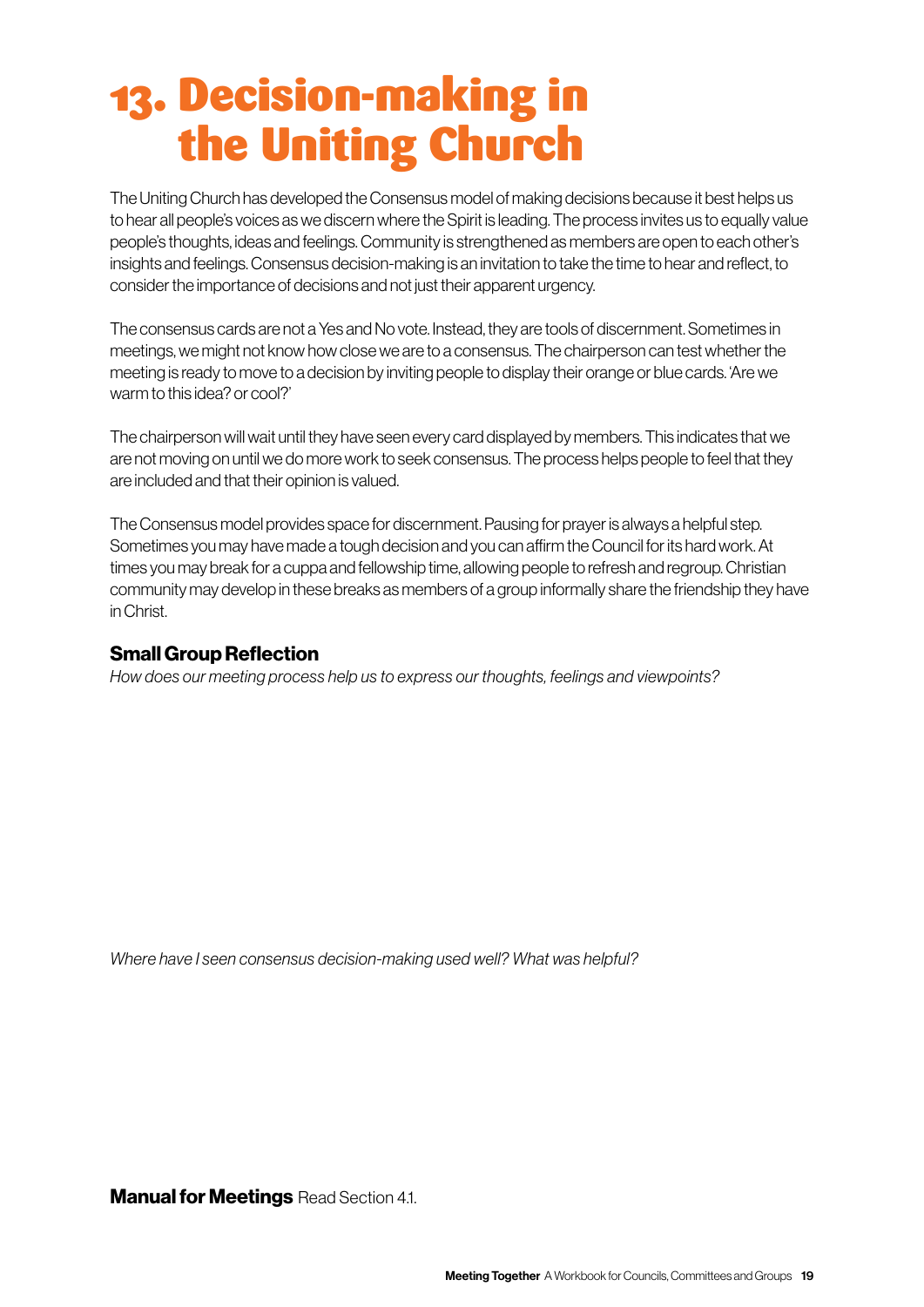# 14. A Safe Place

A safe place is one in which people feel accepted and valued, where they feel free to express themselves and not be judged or criticised. A safe place encourages full participation. Ultimately, we aim to create a safe place for all who attend our meetings. Safety is relative, it is rarely absolute. People will feel more safe or less safe depending on circumstances. Safety is perceived differently by different genders and cultures. Here is a summary to help you assess your meeting.

#### A safe place is one where we are

- 1. Discerning God's will
- 2. Seeking to be in right relationship with each other
- 3. Being open to different opinions
- 4. Affirming that all ideas have value
- 5. Affirming and supporting people
- 6. Encouraging respectful, accurate, two-way communication
- 7. Working co-operatively
- 8. Encouraging widespread participation
- 9. Acknowledging both insights and feelings
- 10. Considering expertise and knowledge

#### Personal Reflection

*To what extent I feel safe in these ways in meetings?*

#### *Small Group Reflection*

*If you see others feel uncomfortable in a meeting, how may you help them?*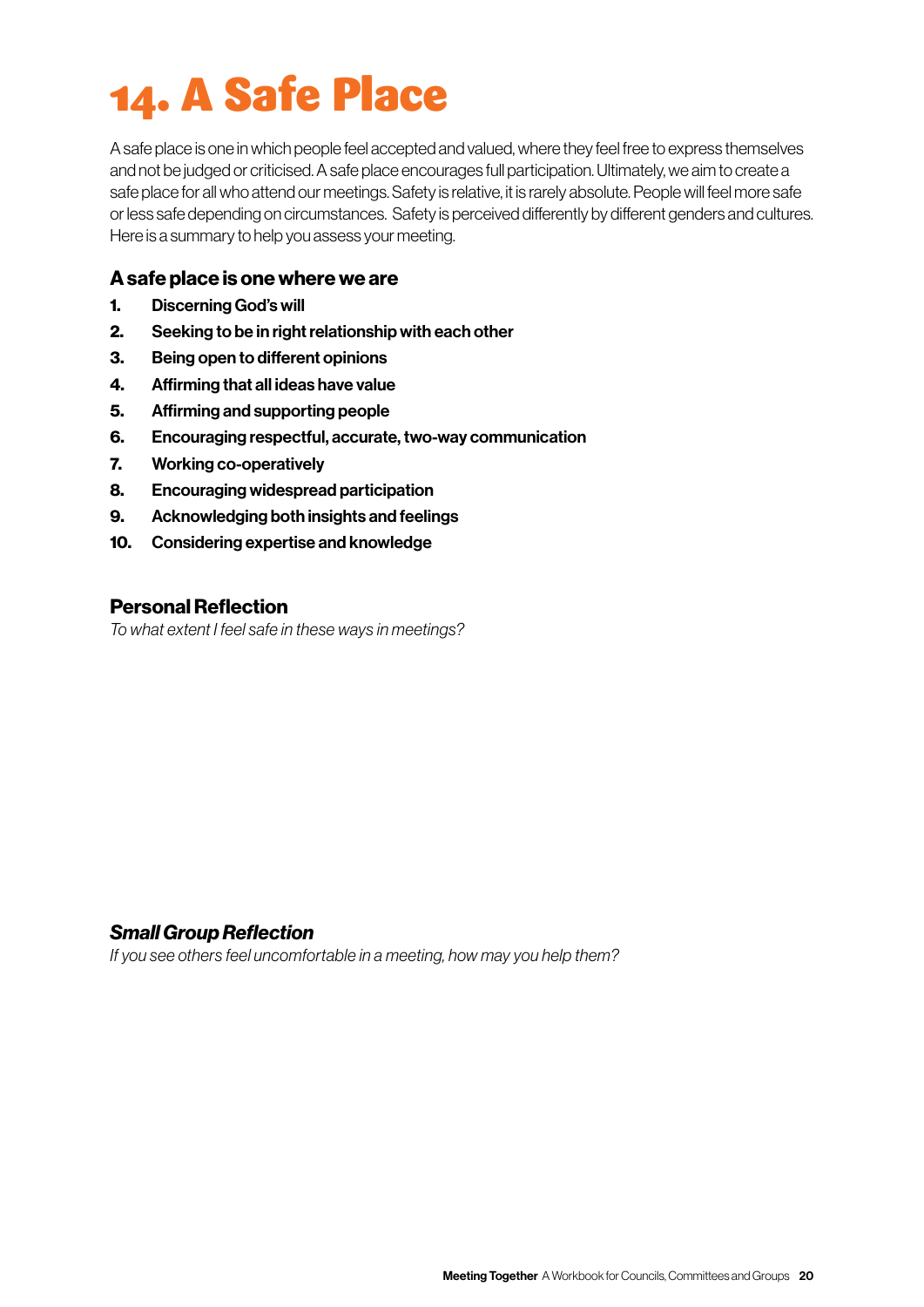# 15. Conflicts of Interest

Conflicts of interest can arise when people involved in a decision (or their relatives) have a vested interested in its outcome. This might be through financial advantage, personal self-interest, reputation, their role (including ministry agents), and family considerations. Conflicts of interest may occur within meetings or outside of meetings.

Here are some examples.

The Church Council is meeting to discuss whether to sponsor Jane to attend a leadership conference. Jane may explain the circumstances but should then abstain from the decision-making.

A retired minister takes a position of office in their home congregation. In this role they choose to undermine the incumbent minister to enhance their personal standing in the congregation.

A minister temporarily takes on the role of Chairperson of the congregation. The minister is effectively reporting to themself. The minister as Chairperson would have difficulty being objective about any matters related to their ministry.

The Chairperson of the Presbytery Pastoral Relations Committee runs a consultation in a local congregation. There is a complaint about the consultation from the congregation to the Pastoral Relations Committee. The Chairperson would need to step aside for this discussion and let someone else chair the meeting. Perhaps the Chairperson should not be involved in such a consultation in order to remain impartial.

The Church Council is discussing the use of a significant donation of money from one of the church families, and a close relative is on the Council. The family have very particular views on how the money should be spent. The Council member with the familial interest should stand down from the discussion. They may be asked to leave the meeting for a short time.

Two family members are both Church office-bearers. Mrs. Smith(wife), as church secretary repeatedly requests personal expense reimbursement from Mr. Smith (husband), the church treasurer.

Family members should not be placed into roles and positions where they have clear conflicts of interest as these may lead to unethical decision-making. In large churches the best practice would be to seek another person for a role. In a small congregation the best practice might be to appoint a second signatory to the bank account, a person without the family connections.

Potential conflicts of interest are best declared near the beginning of a meeting. Then when an agenda item is up for discussion, the chairperson will help the meeting to determine whether the member may contribute.

continued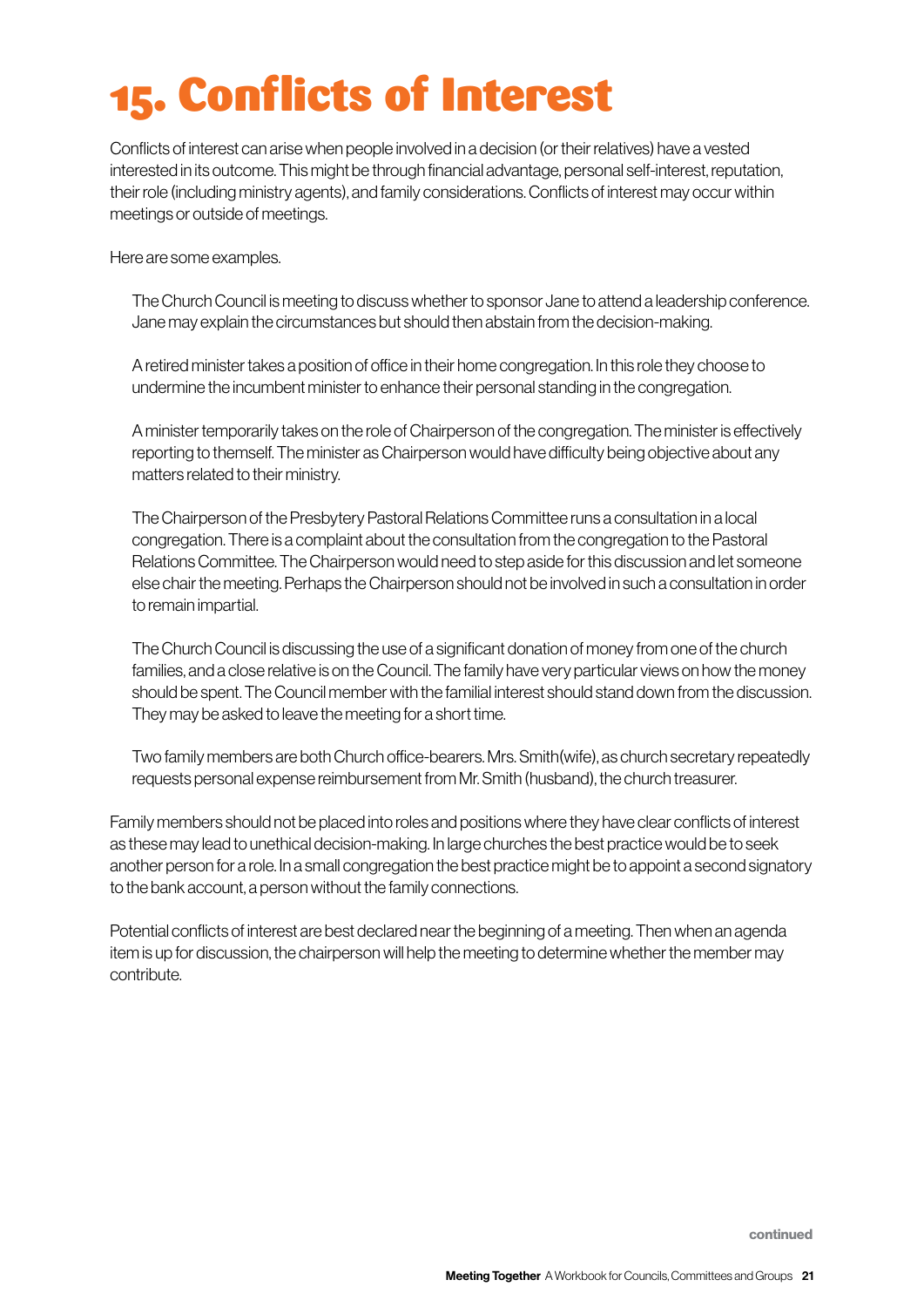#### Conflicts of Interest continued

#### Small Group Discussion

*When have I seen people declare conflicts of interest in meetings? How has this been dealt with?* 

*When have I seen potential conflicts of interest in our meetings? What does this look or sound like?*

*How can we prevent conflicts of interest in future meetings?*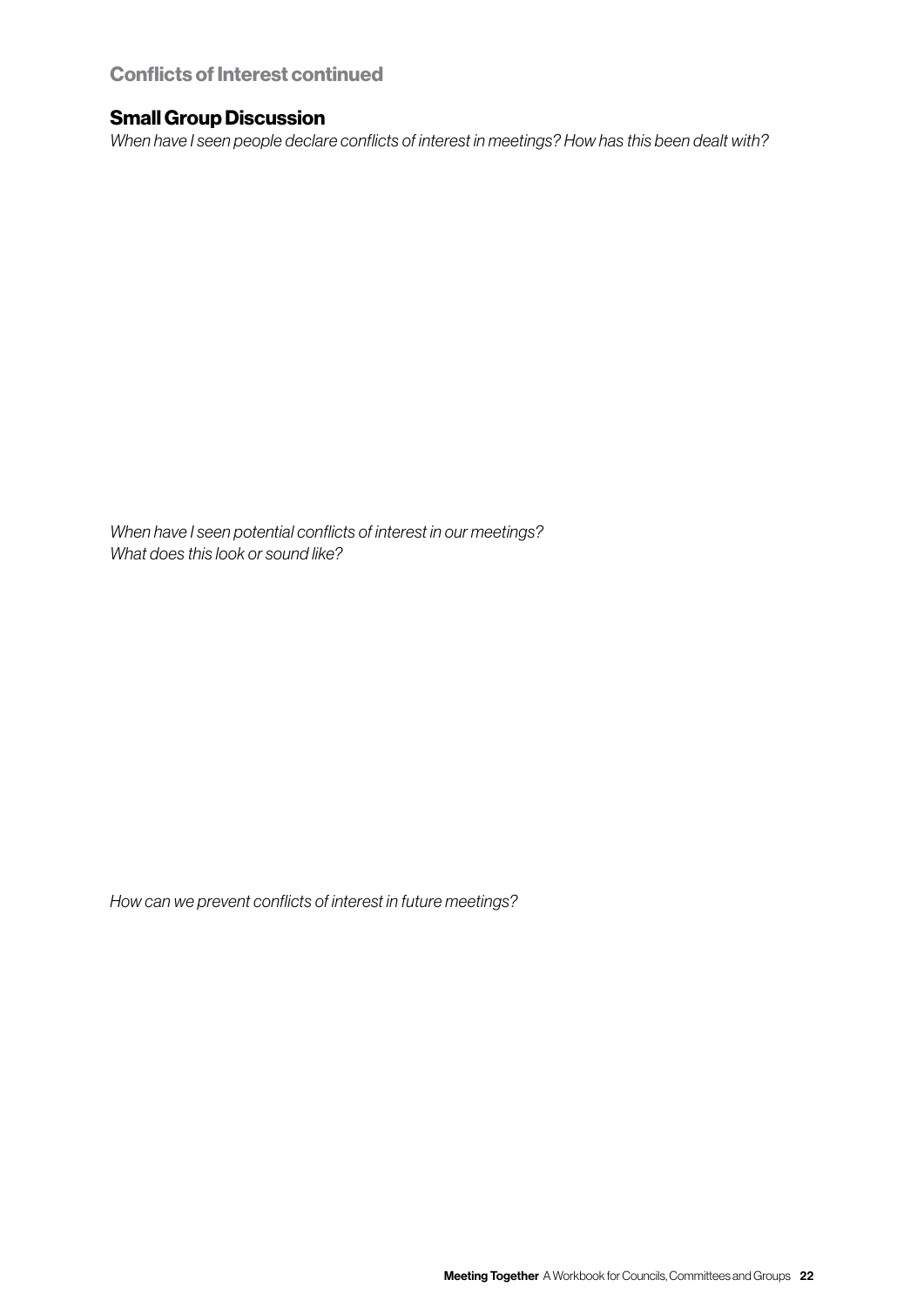## 16. How do we make vibrant, healthy meetings?

Right relationships are essential for building community. This is not simply a private matter between individuals. It is the responsibility of the whole community to provide an environment which encourages and nurtures good friendships - right relationships.

The Uniting Church's Manual for Meetings encourages every decision-making group to spend 20% of each meeting in worship and community building. We often start meetings with a short devotion. How often do we also take time to learn more about each other? Start your meetings with worship and community building activities so you continue to grow to know and trust each other more.

This workbook can be used in meetings to help you self-assess how you are going as a group. Take a section of the workbook and ask questions of each other. Ask what it would mean to act out the positive attitudes expressed in the Scriptures within your meetings.

If you are observing serious issues in your council meetings, you may consider some training in governance and the UCA Code of Conduct for lay people. If you need a facilitator to run this training, approach your presbytery's Education or Pastoral Relations Committee.

Consensus decision-making reflects strongly how we are distinctive as a Uniting Church. This is a crucial tool for fostering processes of listening and discerning the will of God together. Talk together about how well you are following the consensus decision-making process and how you can strengthen your practices. As a council or committee, you are encouraged to make or renew your commitment to Consensus decision-making.

**Manual for Meetings** Read Sections 1.4 and 1.5.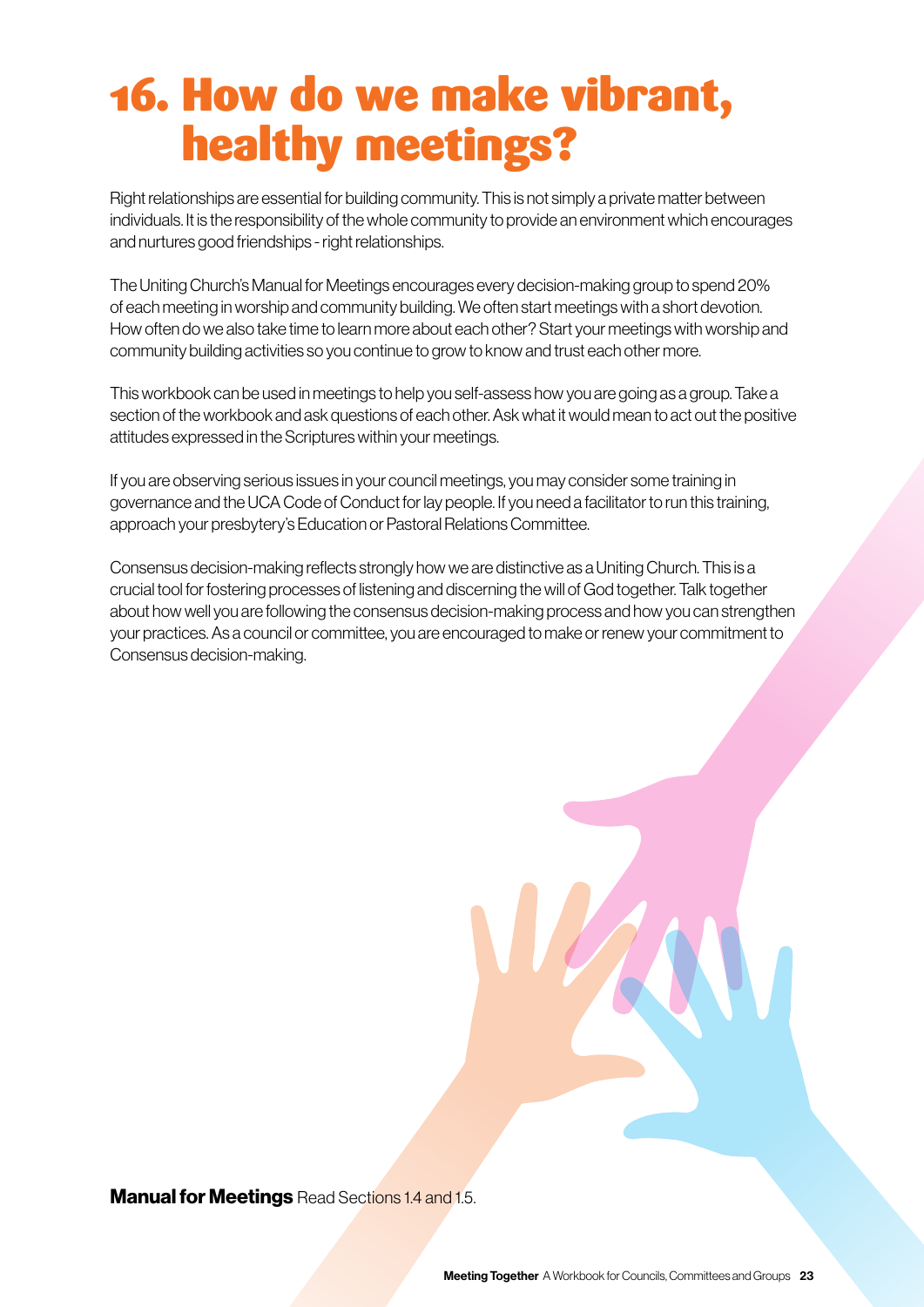# 17. Community-building Ideas

#### At the start of the meeting

#### 1. The Body **Worship**

Reflect on 1 Corinthians 12. Ask*: If you were a part of the body, which part would you be? And why?*

#### 2. Fruits of the Spirit **Worship**

Read Galatians 5:22. Bring Bibles with different translations. Look at how the fruit are sometimes translated differently. Invite people to contemplate a particular fruit and how they see it expressed in the life of Jesus.

#### Community Building

Break into groups of two or three. Ask people to reflect on what fruits they see in the lives of those in their group. Invite them to encourage each other with the following words:

"I see in you the fruit of the Spirit of \_\_\_\_\_\_\_\_\_ when you …"

| Love         | Joy                 |
|--------------|---------------------|
| Peace        | Gentleness/Humility |
| Goodness     | Kindness            |
| Gentleness   | Patience            |
| Faithfulness |                     |

#### 3. Gifts

Prepare a gift box with a mirror inside.

Tell everyone that Christ's presence can be seen in this box. Pass the box from person to person with the following words "I discern in you the spiritual gift of (choose from the list below) \_\_\_\_\_\_\_\_\_\_\_\_ when you serve the church by \_\_\_\_\_\_\_."

The person who received the box looks inside. Keeping the secret to themselves, they then pass the box to the next person with the above sentence.

| Knowledge of the Bible | Healing            |
|------------------------|--------------------|
| Prayer                 | Service or Helping |
| Music ministry         | Preaching          |
| Teaching               | Care               |
| Prophecy               | Tongues            |
| Wisdom                 | Mercy              |
| <b>Discernment</b>     | Faith              |
| Hospitality            | Leadership         |
| Apostleship            | Giving             |
| Grace                  |                    |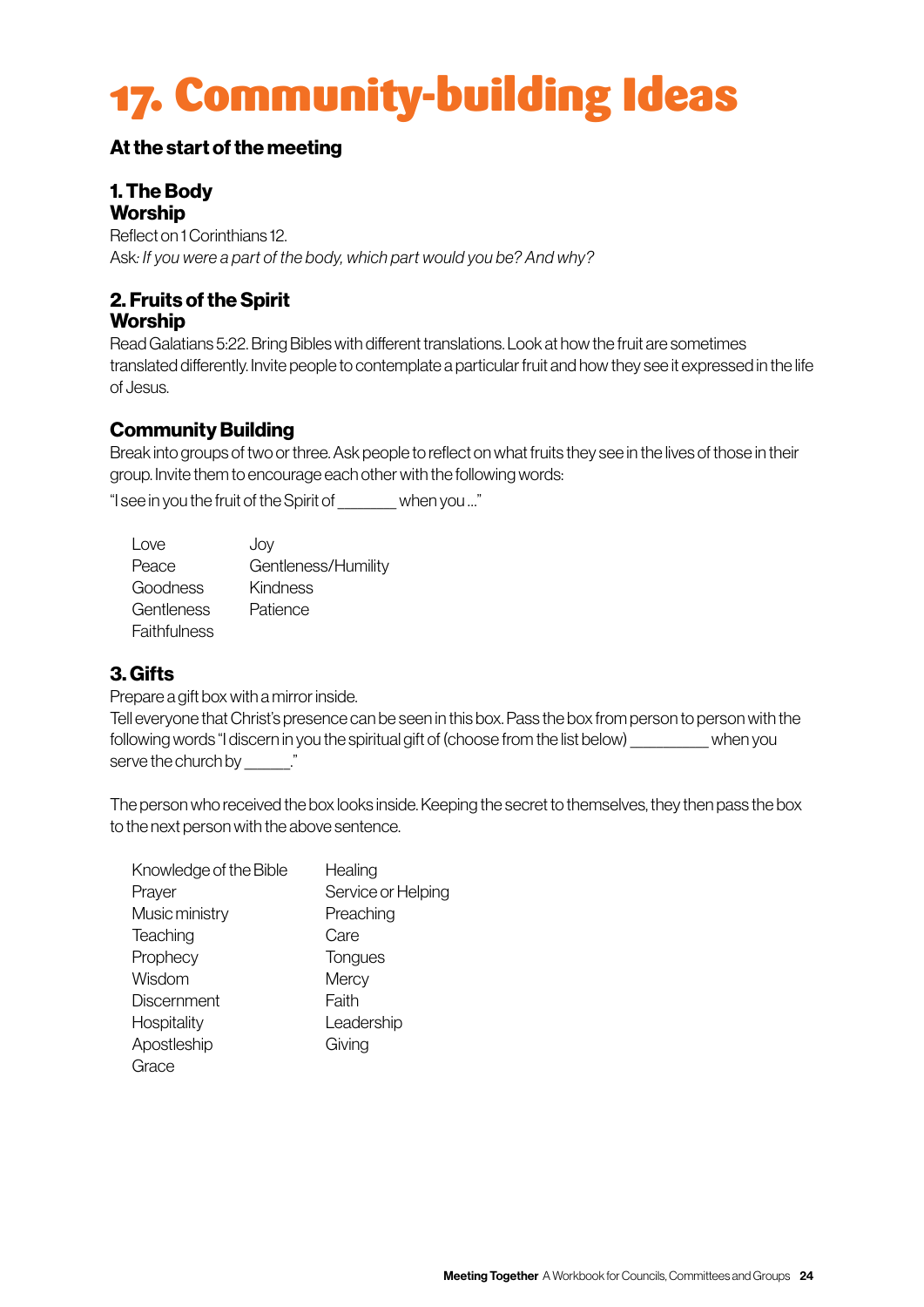#### 4. Cultural Bingo

This icebreaker works well for bringing together people from differing cultures. Everyone is given a sheet of paper with 25 squares printed on it (5 x 5). Each square contains a description of a personal characteristic. Examples: someone wearing blue socks, someone who has been to Beijing, someone who eats with their hands, someone who grew up on a farm, someone who rides a bicycle, someone who has a pet, etc.

Participants walk around the room and get signatures for each square. In doing so, they get to know each other in a fun way. The aim is to try to fill up all the squares. Option: The person who gets the most signatures (or the first person to get them all) wins.

#### 5. Name Game

The Name Game is a great way to start off group introductions because it helps everyone to remember each other's names. To play, have everyone form a circle. The first person must say their name, preceded by a word that describes them and begins with the same letter. The next person repeats the first person's description and name before saying their own, the third person says the first two people's descriptions and names before saying their own. For example, the fourth person would say "Hi, Darling Daniel, Crazy Carla and Responsible Ron; I am Serious Silas."

#### 6. Truth and Lies

Sit everyone in a circle facing one another. Have each person come up with three facts about themselves and one lie. The lie should be realistic instead of extravagant. Go around the circle and have each person state the three facts and a lie in a random order, without revealing which is the lie. After someone shares, the others must guess which is the lie.

#### 7. Fun Fact or "Australian Story"

This game is based on the Johari Window. If you don't know what that is, that's fine. Instead introduce it like this. "You have been selected to feature on the TV show Australian Story. What is one fun fact about you that most viewers will not know about you?"

#### 8. Conversation Starter Cards.

This activity is best done in groups around tables. Collect a range of varied photos or pictures. Put a suitable conversation-starter question on the back (see below for examples). The photos can be (a) dealt to people, (b) spread on the table face up or (c) placed in a stack face up. Depending on (a), (b) or (c), people take turns to share their card/image or choose a card/image and then answer the question on the back.

#### Examples:

What's important to teach younger generation? Who is the most interesting person you've met? How do you show your love for someone? How do you feel about getting older? What do you dream about  $\qquad$  ? The most inspiring person I know is…. How would your best friend describe you? What makes you laugh? Where do you call home? What did you want to be when you grew up? What new skill would you like to learn? What's the biggest prize you've won?

What do you think you will be doing five years from now?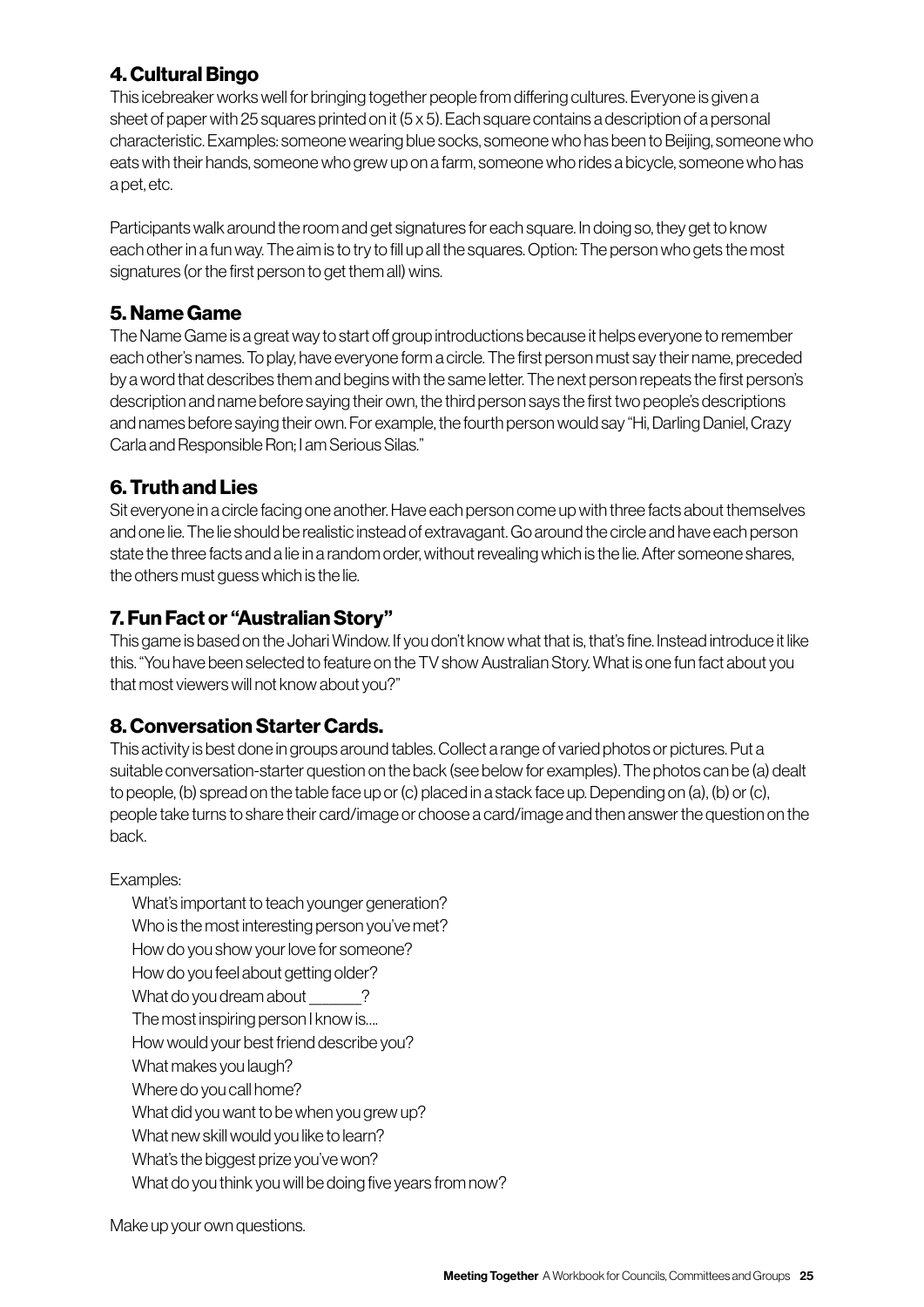# 18. End of Meeting:

Give each other verbal encouragement awards for the ways in which they have contributed positively to the meeting. Try to match each positive value/attitude to a good meeting outcome. Be as creative as you like. Each member may take a turn to give another member an award.

For example:" I give a persistence award to our chairperson for navigating the whole meeting well."

I give a persistence award to ...

I give an encouragement award to ...

I give a collaboration award to ...

I give a good listener award to ...

I give a good work award to ...

I give a courage award to …

I give a service award to …

I give a stewardship award to ...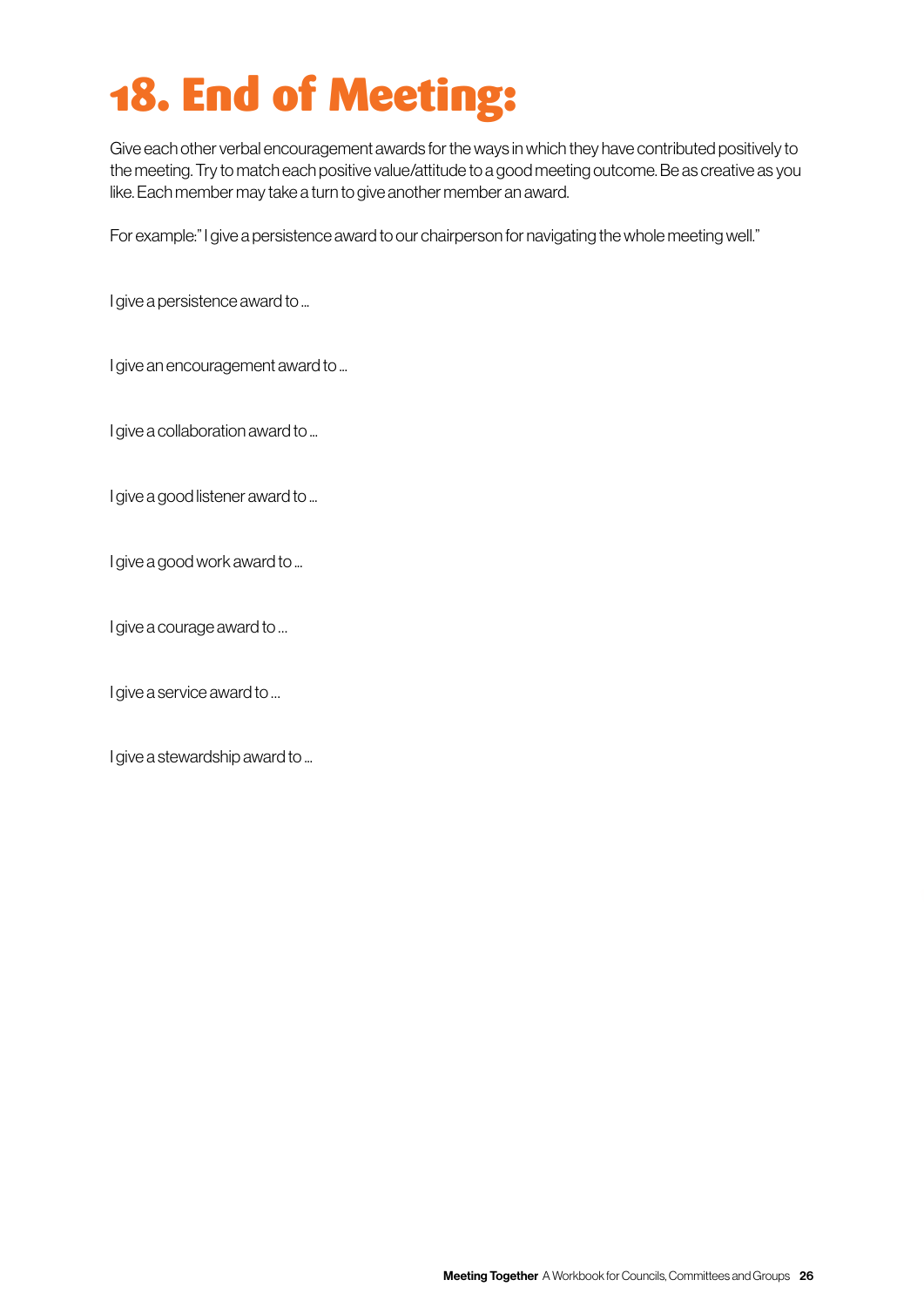### 19. Resources

Assembly Resources are available at [ucaassembly.recollect.net.au](http://ucaassembly.recollect.net.au)

*[Manual for Meetings](https://ucaassembly.recollect.net.au/nodes/view/388)*

*[Code of Conduct](https://ucaassembly.recollect.net.au/nodes/view/301?keywords=code%20of%20ethics&highlights=eyIwIjoiY29kZSIsIjEiOiJldGhpY3MuIiwiMyI6ImV0aGljcywiLCI1IjoiZXRoaWNzIiwiOCI6ImNvZGUsIn0=&lsk=b843103772ffe199d870ce57ba9ff20b)*

*[Code of Ethics](https://assembly.uca.org.au/images/assemblies/appendixdcoe.pdf)*

*Lacuna: Space for God Kit:*  [www.ctmresourcing.org.au/?rf=kw&kw=lacuna](http://www.ctmresourcing.org.au/?rf=kw&kw=lacuna)

MEETING

Together